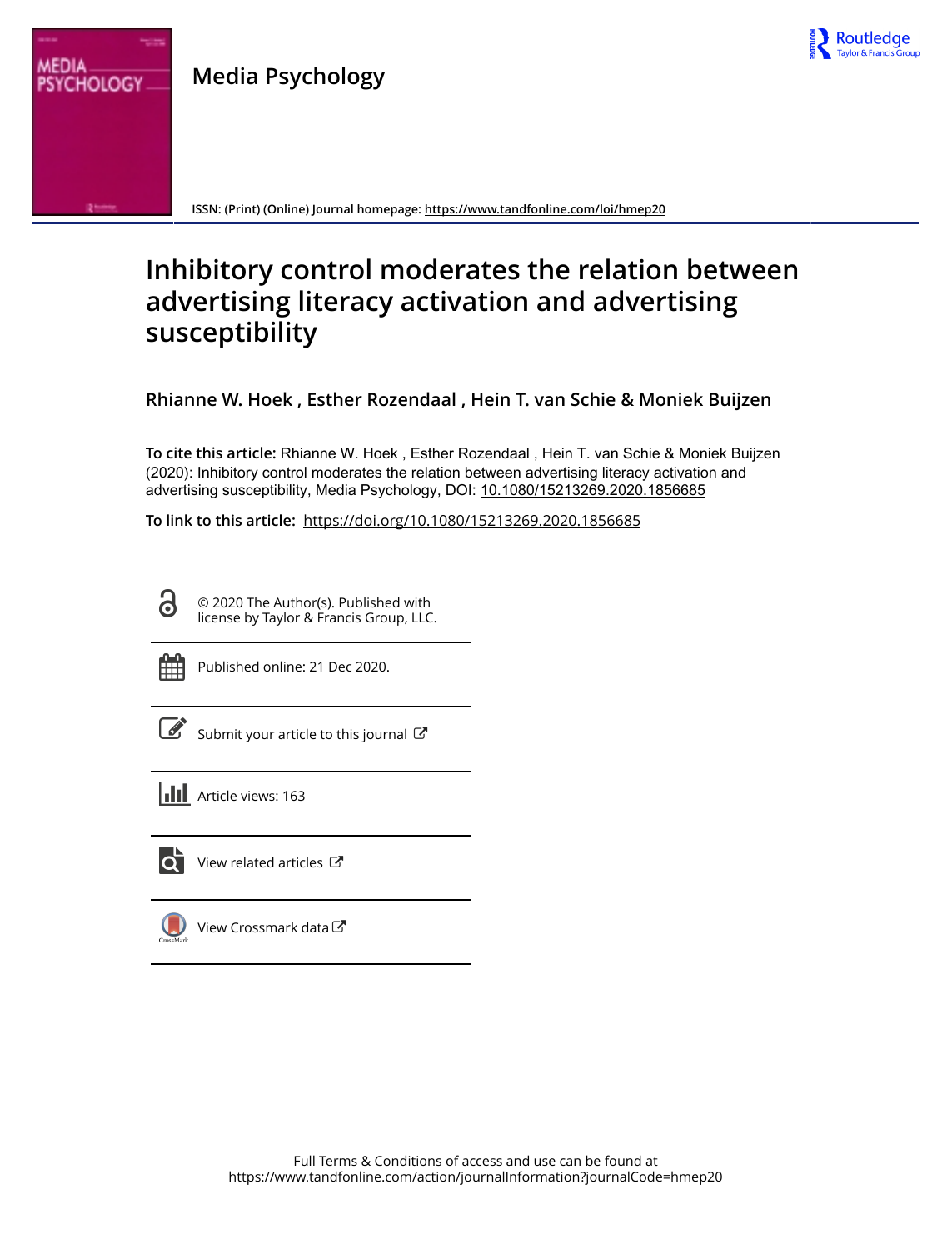a OPEN ACCESS **B** Check for updates

 $\blacktriangleright$  Routledge Taylor & Francis Group

# **Inhibitory control moderates the relation between advertising literacy activation and advertising susceptibility**

Rhi[a](#page-1-0)nn[e](http://orcid.org/0000-0002-1149-5198) W. Hoek D<sup>a</sup>, Esther Rozendaal<sup>a</sup>, Hein T. van Schie D<sup>a</sup>, a[n](http://orcid.org/0000-0003-3780-0856)d Moniek Buijzen D[a,b](#page-1-0)

<span id="page-1-0"></span><sup>a</sup>Behavioural Science Institute, Radboud University, Nijmegen, The Netherlands; <sup>b</sup>Erasmus School of Social and Behavioural Sciences, Erasmus University Rotterdam, Rotterdam, The Netherlands

#### **ABSTRACT**

This study aimed to investigate whether children's advertising literacy activation affects their susceptibility to advertising and if this relationship is moderated by inhibitory control. In an experiment among 48 children aged 10–13 years old, we made a distinction between children's conceptual advertising literacy (i.e., knowledge of advertising) and attitudinal advertising literacy (i.e., critical attitude toward advertising). By using a within-subjects design, participants were primed with either television commercials (advertising condition) or a news broadcast (control condition). Advertising literacy activation was assessed with the Advertising Literacy Activation Task (ALAT), inhibitory control with a Go/No Go Task, and susceptibility with both an Approach-Avoidance Task (to assess implicit desire for the advertised products) and a questionnaire measurement (to assess explicit desire for the advertised products). The results showed that the relation between both conceptual and attitudinal advertising literacy activation and implicit desire for the advertised products was moderated by inhibitory control. Inhibitory control not only diminished the direct positive effect of advertising literacy activation on implicit desire, but even reversed it. No effects of advertising literacy activation and inhibitory control were found on explicit advertised product desire. Our results indicate that inhibitory control plays an important role in countering advertising effects.

#### **Introduction**

<span id="page-1-2"></span><span id="page-1-1"></span>It is widely assumed that children are more susceptible to advertising effects than teenagers and adults due to their immature advertising literacy skills (De Jans, Van de Sompel, Hudders, & Cauberghe, [2019](#page-26-0); John, [1999;](#page-27-0) Kunkel et al., [2004](#page-27-1); Livingstone & Helsper, [2006\)](#page-28-0). Advertising literacy is the ability to analyze, create, and evaluate persuasive messages and to hold a critical attitude toward them (Livingstone & Helsper, [2006;](#page-28-0) Rozendaal, Lapierre, Van Reijmersdal, & Buijzen, [2011](#page-29-0)). In general, advertising literacy is seen as a defense mechanism, because it is assumed that increased knowledge about advertising's intent and a more general skeptical attitude lead to more critical

<span id="page-1-3"></span>**CONTACT** Rhianne W. Hoek a r.hoek@bsi.ru.nl; r.w.hoek@uva.nl **D** Nijmegen, HE 6500The Netherlands.

This is an Open Access article distributed under the terms of the Creative Commons Attribution-NonCommercial-NoDerivatives License (http://creativecommons.org/licenses/by-nc-nd/4.0/), which permits non-commercial re-use, distribution, and reproduction in any medium, provided the original work is properly cited, and is not altered, transformed, or built upon in any way.

This article has been republished with minor changes. These changes do not impact the academic content of the article. © 2020 The Author(s). Published with license by Taylor & Francis Group, LLC.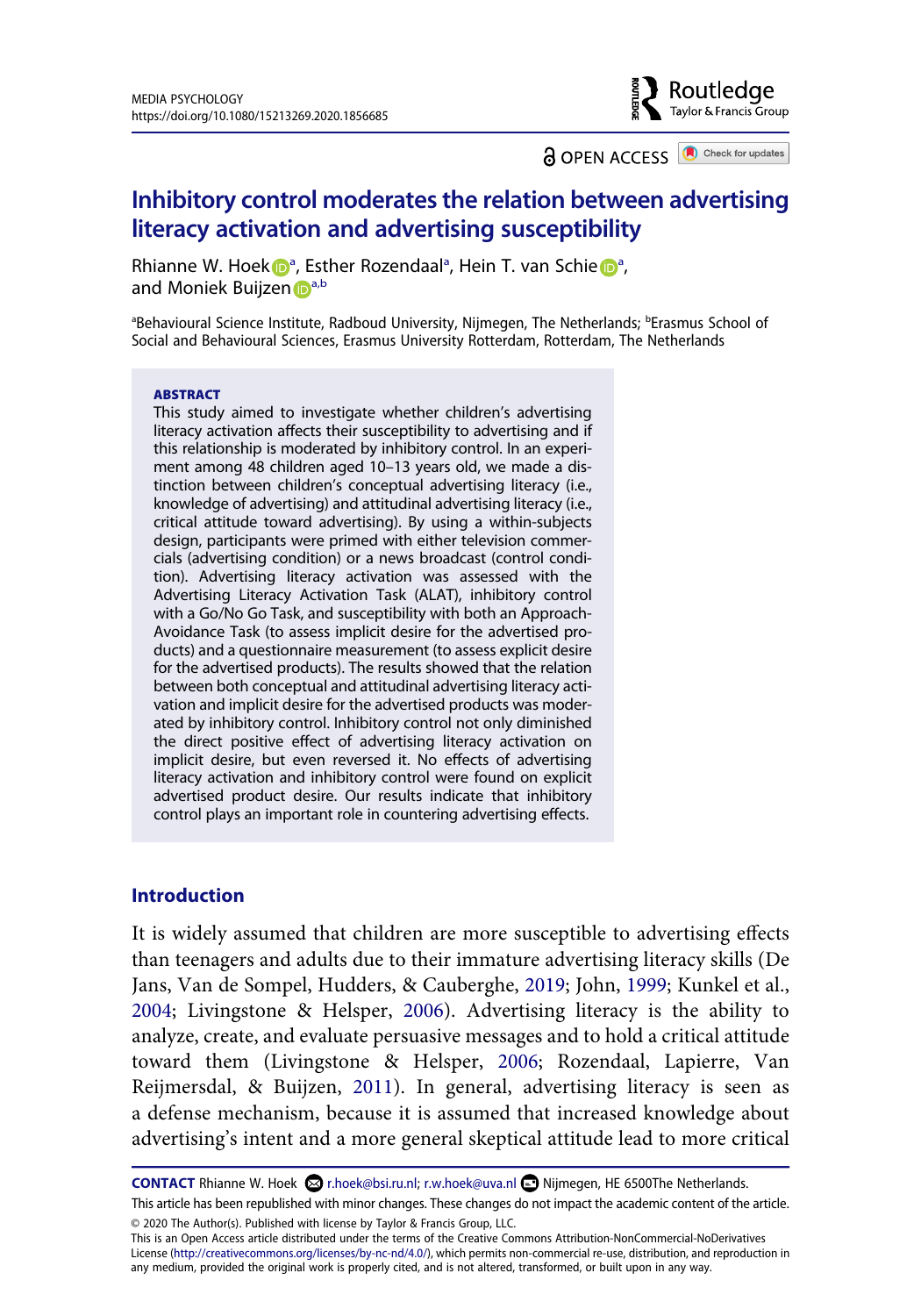2  $\left(\frac{1}{2}\right)$  R. W. HOEK ET AL.

<span id="page-2-9"></span><span id="page-2-5"></span>processing of advertising messages (Hudders et al., [2017;](#page-27-2) Opree & Rozendaal, [2013](#page-28-1); Rozendaal, Buijzen, & Valkenburg, [2012\)](#page-29-1). However, in order for children to critically process advertising messages and, thus, use their advertising literacy as a defense mechanism, they first have to *activate* it when they are exposed to these advertising messages. Without this activation, advertising literacy cannot work as a defense mechanism.

<span id="page-2-10"></span>Previous studies have shown that a higher level of advertising literacy activation does not unequivocally lead to children being less susceptible to advertising effects (e.g., Livingstone & Helsper, [2006;](#page-28-0) Rozendaal, Slot, Van Reijmersdal, & Buijzen, [2013](#page-29-2); Van Reijmersdal, Rozendaal, & Buijzen, [2012](#page-29-3)). While some studies have shown that a higher level of advertising literacy activation indeed leads to lower susceptibility (e.g, De Jans, Hudders, & Cauberghe, [2017;](#page-26-1) Rozendaal, Buijs, & Van Reijmersdal, [2016\)](#page-29-4), other studies have shown the opposite (e.g., De Pauw, Hudders, & Cauberghe, [2017](#page-26-2); Vanwesenbeeck, Walrave, & Ponnet, [2016\)](#page-30-0) or did not find any effects at all (e.g., Panic, Cauberghe, & De Pelsmacker, [2013;](#page-28-2) Van Reijmersdal et al., [2012](#page-29-3)).

<span id="page-2-14"></span><span id="page-2-8"></span><span id="page-2-4"></span><span id="page-2-2"></span><span id="page-2-1"></span>Thus, the question remains whether and how children's advertising literacy activation is related to their advertising susceptibility. There are two important issues that have been overlooked in previous research. First, all previous studies assessed children's advertising literacy activation with a self-report questionnaire measurement (with questions such as *"was the purpose of this commercial to make you buy the advertised product?"*). This has several disadvantages (see Hoek, Rozendaal, Van Schie, & Buijzen, 202[02020](#page-27-3) for an overview), the most important one being that questionnaires stimulate respondents to consciously and elaborately think about the processing of advertising (Vandeberg, Wennekers, Murre, & Smit, [2013\)](#page-30-1). As a consequence, questionnaires may activate *post hoc* rationalizations (Vandeberg, [2014\)](#page-30-2) that do not reflect the cognitive and affective processes that were actually activated during advertising exposure. Thus, previous studies may not have been able to uncover the actual effect of advertising literacy activation on advertising susceptibility.

<span id="page-2-13"></span><span id="page-2-12"></span><span id="page-2-11"></span><span id="page-2-7"></span><span id="page-2-6"></span><span id="page-2-3"></span><span id="page-2-0"></span>The second issue that has been overlooked in previous research is the possible effect of individual differences between children (e.g., differential susceptibility, see Valkenburg & Peter, [2013\)](#page-29-5). The relation between advertising literacy activation and advertising susceptibility is not the same for all children, but may depend on a child's specific characteristics. For instance, as has been suggested by Lapierre ([2013,](#page-27-4) [2019](#page-28-3)), children's cognitive development plays an important role in understanding advertising messages and using advertising literacy as a defense mechanism. One factor of interest is executive function (Büttner, Florack, & Serfas, [2014](#page-26-3); Lapierre, [2019;](#page-28-3) Lapierre & Rozendaal, [2019;](#page-28-4) Moses & Baldwin, [2005;](#page-28-5) Rozendaal et al., [2011\)](#page-29-0) and specifically, inhibitory control. Inhibitory control is part of children's executive function (Diamond, [2013\)](#page-27-5) and refers to the cognitive ability to inhibit and control certain responses (i.e., responses in relation to advertising exposure).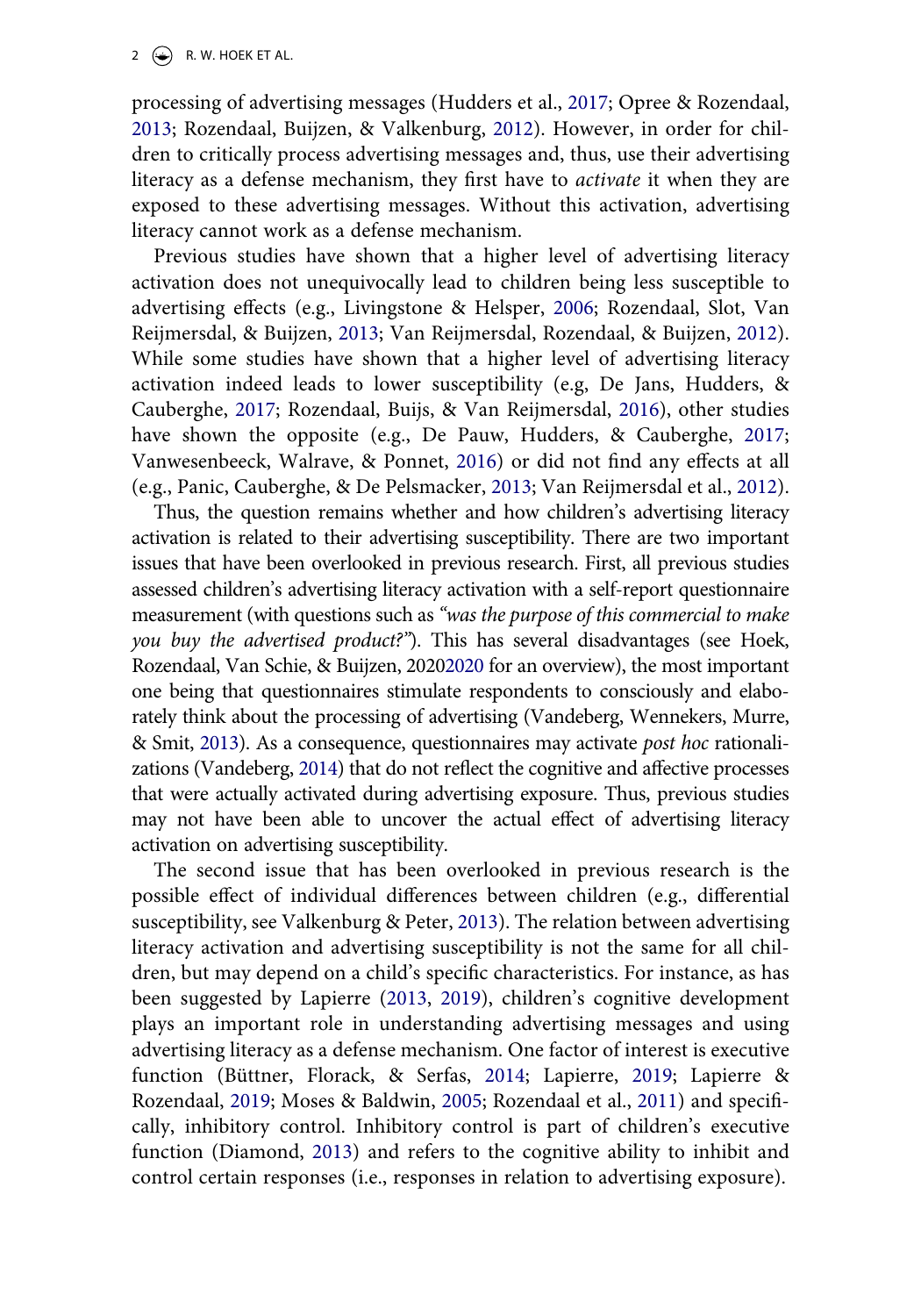The current study addresses both issues. First, it adopts an innovative measurement approach by assessing both advertising literacy activation and advertising susceptibility with an indirect measurement task. An important advantage of indirect measures is that they do not require people to consciously and elaborately reflect on a past experience (Vandeberg et al., [2013](#page-30-1)), such as the processing of advertising. Second, this study takes individual differences into account by looking at the moderating role of inhibitory control on the relation between advertising literacy activation and advertising susceptibility, as has been suggested by Lapierre ([2019\)](#page-28-3) but has not been studied before.

# *Children's advertising literacy activation*

Advertising literacy is often considered to be dispositional, in the sense that it is part of a child's intellect regardless of advertising exposure (Hudders et al., [2017](#page-27-2)). Dispositional advertising literacy develops throughout childhood and is considered to consist of two dimensions (Friestad & Wright, [1994](#page-27-6); Rozendaal et al., [2011](#page-29-0)). First, conceptual advertising literacy, which is related to children's acquired knowledge about advertising, for instance with regard to advertising's selling intent (John, [1999](#page-27-0)) and persuasive intent (Moses & Baldwin, [2005](#page-28-5)). Second, attitudinal advertising literacy, which is related to children's attitude toward advertising, which can be defined as generally disliking advertising and being skeptical toward it (Rozendaal et al., [2011](#page-29-0)). An example of attitudinal advertising literacy is, for instance, being skeptical about the truthfulness in advertising messages.

<span id="page-3-3"></span><span id="page-3-2"></span>Dispositional advertising literacy is considered to be clustered within children's advertising schema. The advertising schema is a mental structure that includes all information, knowledge and beliefs a person has about advertising in general (Dahlén & Edenius, [2007](#page-26-4)). It has been suggested that the advertising schema contains a subschema that includes dispositional conceptual and attitudinal advertising literacy (Dahlén & Edenius, [2007;](#page-26-4) Evans & Park, [2015](#page-27-7); Friestad & Wright, [1994\)](#page-27-6). According to information-processing theory, incoming information can serve as a cue that results in the retrieval and activation of related information (Atkinson & Shiffrin, [1968](#page-26-5); Roedder, [1981](#page-28-6)). Exposure to advertising (i.e., incoming information) can serve as a cue to activate related information from the advertising schema, including conceptual and attitudinal advertising literacy.

<span id="page-3-5"></span><span id="page-3-4"></span><span id="page-3-1"></span><span id="page-3-0"></span>As children's prefrontal brain is still maturing they may have more difficulty with using retrieval strategies (John, [1999;](#page-27-0) Roedder, [1981](#page-28-6)) that can help them to correctly retrieve and apply information about advertising. The prefrontal brain plays a significant role in children's ability to consciously activate and retrieve information from memory (Uytun, [2018\)](#page-29-6) and doesn't mature fully until late adolescence (Casey, Tottenham, Liston, & Durston, [2005](#page-26-6)). Children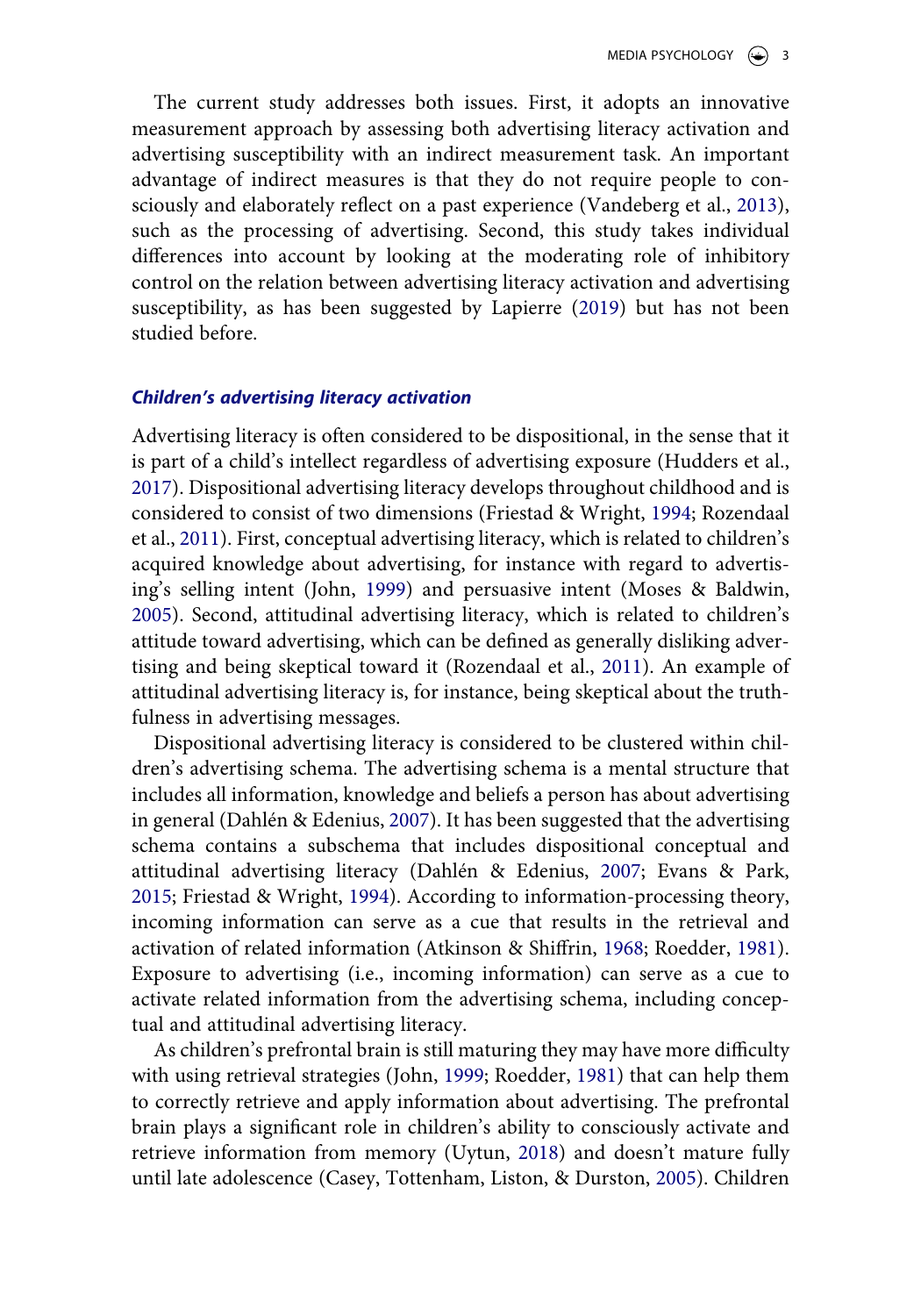$4 \quad (*)$  R. W. HOEK ET AL.

younger than 12 years old are also able to use retrieval strategies to activate and retrieve relevant information from memory, but only when they are prompted or cued (John, [1999](#page-27-0); Roedder, [1981\)](#page-28-6). This can, for instance, be done by including a banner to indicate that a television commercial block is starting, making it easier for children to recognize the commercial intent and activate their literacy accordingly.

#### *Advertising literacy activation and susceptibility to advertising*

In order for children to use their advertising literacy as a defense mechanism they first have to activate it. The general assumption is that once children activate their dispositional advertising literacy, they will use it to process the advertising message they are exposed to more critically (De Jans, Cauberghe, & Hudders, [2019;](#page-26-7) Hudders et al., [2017;](#page-27-2) Opree & Rozendaal, [2013\)](#page-28-1). Subsequently, children's activated knowledge and skeptical attitude are supposed to lead to lower susceptibility to the advertising message (Rozendaal et al., [2011](#page-29-0)). The assumption that children's conceptual and attitudinal advertising literacy activation leads to lower advertising susceptibility is the central focus of this study, in which advertising susceptibility is defined as having an implicit and explicit desire for the advertised products. Although susceptibility to advertising includes more than only product desire (e.g., product attitude or purchase intention are also indicators of susceptibility), we chose to only include this variable because it is often used as an indicator for susceptibility (e.g., An & Stern, [2011;](#page-25-0) Boerman & Van Reijmersdal, [2020](#page-26-8); Rozendaal, Buijzen, & Valkenburg, [2009;](#page-29-7) Rozendaal & Figner, [2019](#page-29-8)) and we are able to assess it on both a direct and an indirect level.

<span id="page-4-2"></span><span id="page-4-0"></span>The supposed negative relation between children's advertising literacy activation and their advertising susceptibility has not yet been irrefutably substantiated with empirical evidence. The results of empirical studies for children's *conceptual* advertising literacy activation are mixed. Some studies showed that children who are better at activating their conceptual advertising literacy are less susceptible to advertising effects (e.g., De Jans et al., [2017](#page-26-1)), while other studies did not yield any effects (e.g., Van Reijmersdal et al., [2012](#page-29-3)). The majority of studies, however, showed that better conceptual advertising literacy activation leads to more susceptibility (e.g., De Pauw et al., [2017;](#page-26-2) Van Reijmersdal, Rozendaal, & Buijzen, [2015;](#page-29-9) Vanwesenbeeck, Ponnet, & Walrave, [2017](#page-30-3); Vanwesenbeeck et al., [2016\)](#page-30-0). Previous studies with regard to children's *attitudinal* advertising literacy activation have been more consistent and showed that increased attitudinal advertising literacy activation is related to lower susceptibility (e.g., De Jans et al., [2019](#page-26-7); Rozendaal et al., [2016](#page-29-4), [2013](#page-29-2); Vanwesenbeeck et al., [2017](#page-30-3), [2016](#page-30-0)).

<span id="page-4-4"></span><span id="page-4-3"></span><span id="page-4-1"></span>However, the discrepancy in findings is not the only reason why the relation between advertising literacy activation and susceptibility remains unclear. All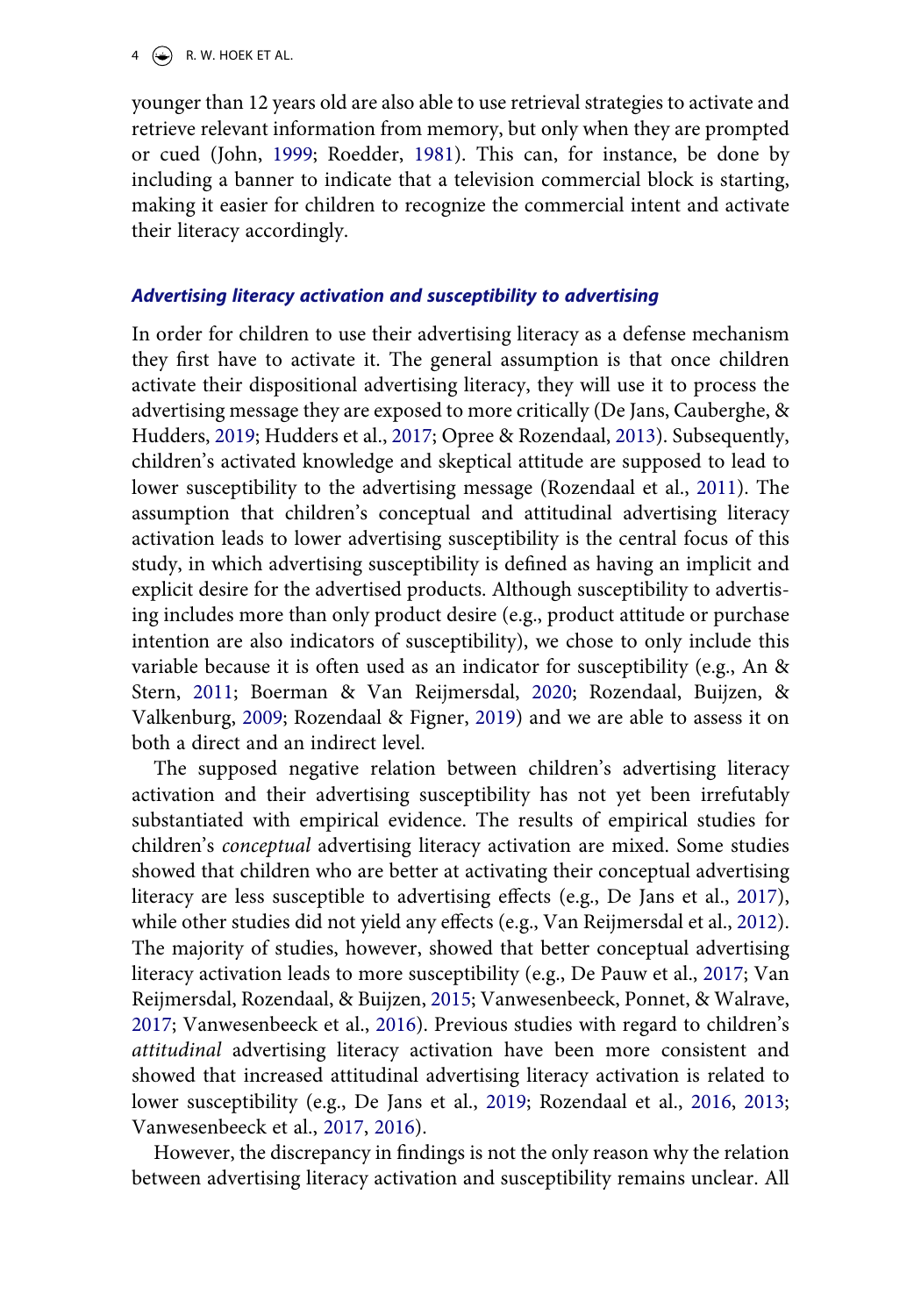studies mentioned above used self-report questionnaires to assess advertising literacy activation and advertising susceptibility. This might be problematic, as asking children questions about their advertising literacy activation and their susceptibility might lead to post hoc realizations about the nature of the message they were just exposed to. For instance, asking children questions about the intent of the advertising message they just saw may make them realize that the purpose of an advertising message is to persuade people to want, like, or buy the advertised product. This realization may trigger post hoc resistance to the advertising message in some children (e.g., because they don't want to be influenced), while it may increase wanting or liking of the advertised product in other children (e.g., because they believe this is expected of them). Thus, the results found in previous studies might not be an actual representation of the process that is going on during advertising exposure, but may only represent more conscious evaluations of the advertising message triggered by the questioning in these studies.

<span id="page-5-1"></span><span id="page-5-0"></span>In the current study we circumvent the above-mentioned problems associated with questionnaires by including indirect measures. Indirect measures do not directly ask participants for information, but derive the information unobtrusively (e.g., by investigating task performance; Fazio & Olson, [2003](#page-27-8)). Therefore, indirect measures are better suitable to assess sub-conscious processes (De Houwer, [2006\)](#page-26-9), such as the activation of dispositional advertising literacy in response to advertising exposure. When using indirect measures, the results may differ from research in which direct (i.e., questionnaire) measures were used. For instance, children are not made aware of the purpose of the advertising message, because there are no questions related to advertising purposes. Nor are there any questions about having a critical attitude (e.g., *"Do you think advertising is unfair?"*), which may trigger social desirable answers. Consequently, when using indirect measures, the relationship between advertising literacy activation and susceptibility to advertising may well turn out different from previous research in which direct (i.e., questionnaire) measures were used.

#### *The moderating role of inhibitory control*

<span id="page-5-2"></span>Scholars have recently argued for including executive function in advertising literacy research (Büttner et al., [2014;](#page-26-3) Lapierre, [2013,](#page-27-4) [2019;](#page-28-3) Lapierre & Rozendaal, [2019](#page-28-4); Rozendaal et al., [2011\)](#page-29-0). Executive function refers to a set of cognitive abilities that are involved in the monitoring and control of both thought and action (Moses & Baldwin, [2005](#page-28-5)). The cognitive abilities that define executive function can be broken down into three groups: inhibitory control, working memory, and cognitive flexibility (Diamond, [2013](#page-27-5); Kassai, Futo, Demetrovics, & Takacs, [2019](#page-27-9)).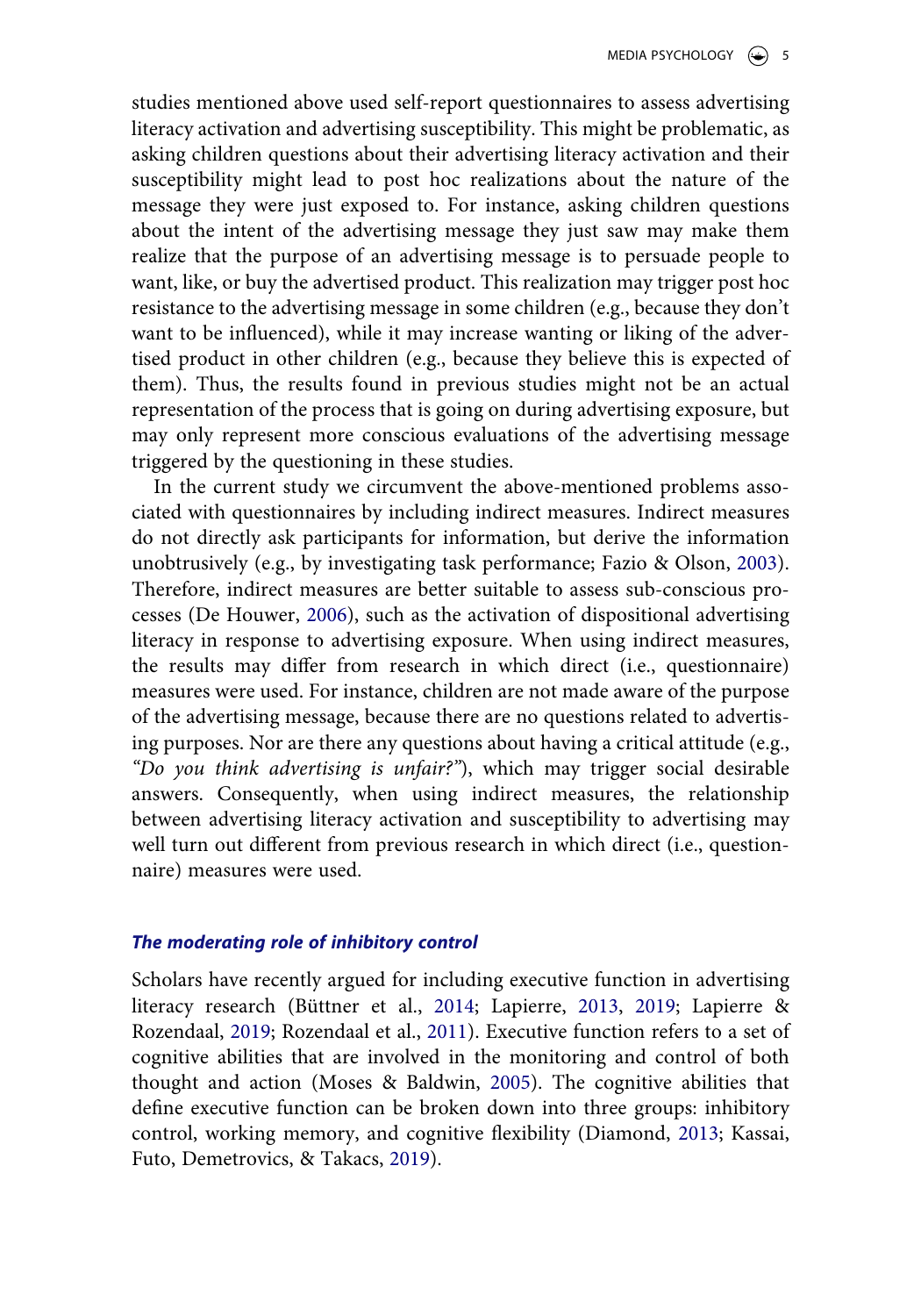#### $6 \quad \textcircled{\LARGE{\textcircled{\text{--}}}}$  R. W. HOEK ET AL.

<span id="page-6-3"></span><span id="page-6-2"></span>In the current study, we focus on inhibitory control, which is the ability to control one's attention, behavior, thoughts, and emotions, making it possible to suppress unwanted or inappropriate responses (Carlson, Moses, & Breton, [2002](#page-26-10); Diamond, [2013\)](#page-27-5). Although inhibitory control is disproportionately difficult for young children, the first major step in attaining inhibitory control already appears before age 4 (Best & Miller, [2010](#page-26-11); Diamond, [2013\)](#page-27-5). The development of inhibitory control coincides with brain maturation, specifically the maturation of the prefrontal cortex (Crone & Steinbeis, [2017](#page-26-12); Tamm, Menon, & Reiss, [2002\)](#page-29-10). As children grown older (including moving into adolescence) their brain is becoming increasingly efficient at inhibiting responses. This is, for instance, shown by the fact that as children grow older they cannot only inhibit a response prior to its initiation, but also inhibit a response that has already begun (Simpson & Carroll, [2019](#page-29-11); Tamm et al., [2002](#page-29-10)). Additionally, children get increasingly better at suppressing impulsive actions (Diamond, [2013](#page-27-5)). These abilities improve until young adulthood (Best & Miller, [2010](#page-26-11); Tamm et al., [2002](#page-29-10); Williams, Ponesse, Schachar, Logan, & Tannock, [1999](#page-30-4)).

<span id="page-6-6"></span><span id="page-6-5"></span><span id="page-6-0"></span>Inhibitory control is especially important when studying children's susceptibility to advertising because it allows children to have a "stop-and-think" response when they are exposed to advertising messages (Büttner et al., [2014](#page-26-3); Rozendaal et al., [2011](#page-29-0)). For instance, children have to be able to control their attention, by shifting it away from the emotionally appealing advertising message (the stop-part of the stop-and-think response) and control their thoughts in order to inhibit their desire to acquire the advertised product (the think-part of the stop-and-think response).

Controlling and inhibiting the automatic reaction that the advertising message evokes is important to counter advertising susceptibility. For instance, when a child is watching television and a (emotionally appealing) television commercial comes on, the initial response would be to follow the narrative of the commercial, probably leading to a positive attitude toward the product or even wanting and asking for the product. Inhibitory control ensures that children can stop this (automatic) reaction by (1) shifting their attention from the commercial and (2) evaluating and adjusting their response to the commercial. Previous research has, for instance, shown that higher levels of inhibitory control are related to lower levels of attention to visually appealing online advertising messages (Holmberg, [2016\)](#page-27-10).

<span id="page-6-4"></span><span id="page-6-1"></span>Thus, inhibitory control is especially important for the processing of advertising messages. Even if children possess relatively high levels of conceptual and attitudinal advertising literacy, they still have to be able to engage in the stop-and-think response in order for their advertising literacy to function as a defense mechanism (Lapierre, [2019](#page-28-3); Rozendaal et al., [2011\)](#page-29-0). In today's commercial media environment, in which advertisements are filled with emotional cues and are visually and auditorily complex (Buijzen, Van Reijmersdal, & Owen, [2010](#page-26-13); Lapierre, [2019](#page-28-3);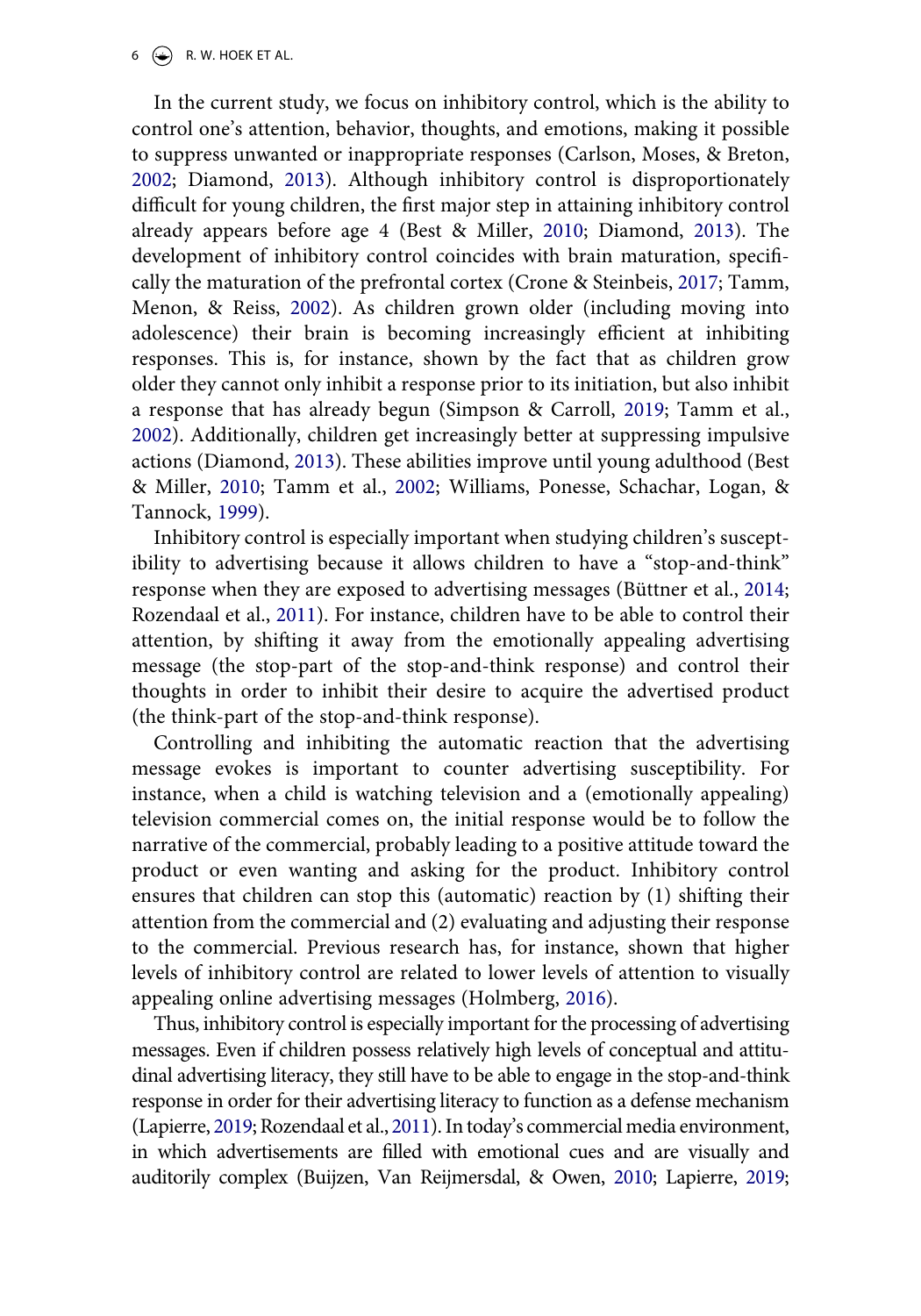Rozendaal et al., [2011](#page-29-0)), children may be easily overwhelmed by the advertising message. Even if children are able to activate their advertising literacy, they still need to use their "cognitive brakes" (i.e., inhibitory control) in order for their advertising literacy activation to work as a defense mechanism and lower advertising susceptibility (Lapierre, [2019\)](#page-28-3). Thus, inhibitory control is expected to play an important role in the relation between children's advertising literacy activation and their susceptibility to advertising.

Given our argumentation that measuring children's advertising literacy activation with an indirect measurement task is very different from measuring children's advertising literacy activation with self-reported questionnaires, we did not have any expectations (hypotheses) at the start of this study. Instead, the research question central to this study is:

*RQ: What is the relation between children's (conceptual and attitudinal) advertising literacy activation, as assessed with an indirect measurement task, and their susceptibility to advertising, and to what extent does inhibitory control moderate this relation?*

# **Method**

# *Study design*

In order to answer the research question, we conducted an experimental study with a one factor within subjects design. In the experimental condition, children were exposed to television commercials, which were supposed to activate their advertising literacy. In the control condition, children were exposed to clips from a news broadcast for children, which was not supposed to activate their advertising literacy. Children were exposed to both types of stimulus material, with a one week interval. Prior to collecting the data this project received approval from the Ethics Committee of the Radboud University Nijmegen, the Netherlands.

# *Participants*

Children were recruited from two elementary schools in the Netherlands. There were 57 children who participated at measurement time 1 (50.9% boys, Age<sub>range</sub> = 10–13 years old,  $M_{\text{age}} = 11.14$ ,  $SD_{\text{age}} = 0.81$ ) and 58 children who participated at measurement time 2 (51.7% boys, Age<sub>range</sub> = 10-13 years old,  $M_{\text{age}} = 11.18$ ,  $SD_{\text{age}} = 0.81$ ). Data were excluded for children who did not participate at both measurement times. This resulted in a drop-out rate of 1.7%, with 57 children remaining in the sample. The data were collected in March and April, 2017.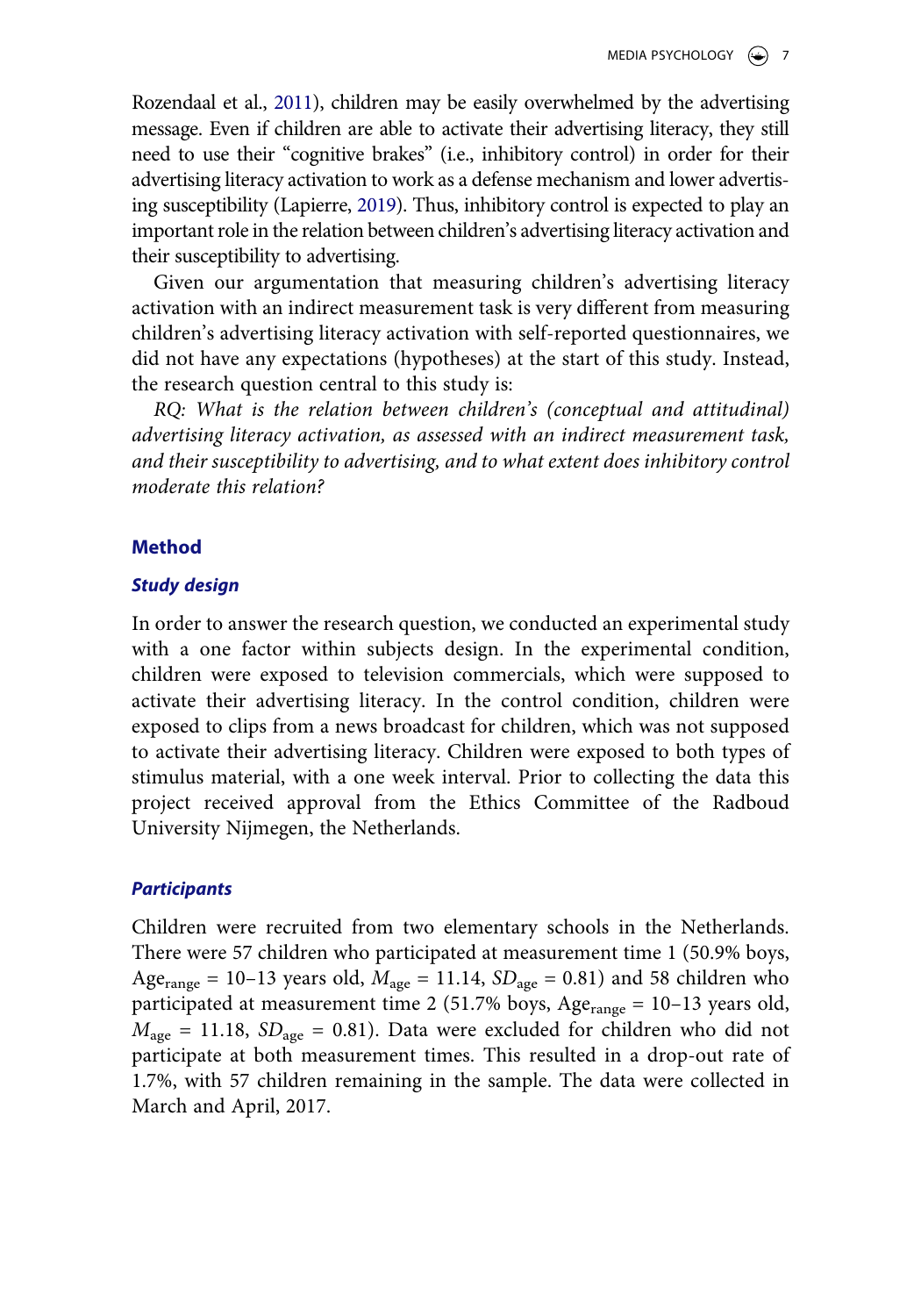#### *Procedure*

After the school gave permission to conduct the study, parents were informed and asked to sign an active consent form. Only children with active parental consent could participate. Children gave verbal consent at the start of the study. Both schools in which the study took place provided a separate room to conduct the study. In this room, five desks were each equipped with a laptop, a button box, a joystick, a mouse, and a headphone. Children participated in groups of four or five. Before they started, they were told the study was about what they saw on television and that the researcher was interested in their opinion; therefore, there were no right or wrong answers. Children were then asked to put on the headphones.

<span id="page-8-1"></span>The procedure was different in the two conditions (see schematic representation in [Figure 1\)](#page-8-0). In order to keep the time of participation for children as low as possible, we decided to assess certain variables in only one of the conditions. This was only done for variables we view as trait variables (i.e., variables that would not be dependent on exposure to the stimulus material, such as inhibitory control and dispositional advertising literacy). In the advertising condition, children first performed the Go/NoGo Task, meant to assess children's general level of inhibitory control, which took approximately 5 minutes to complete. Second, they watched the advertising clip, after which they performed the Advertising Literacy Activation Task (ALAT; Hoek et al., [2020](#page-27-3)), followed by the Approach Avoidance Task (AAT; Klein, Becker, & Rinck, [2011](#page-27-11)), which both took 5 to 7 minutes to complete. Finally, they filled out a short questionnaire about their age, sex, school, grade and (explicit) product desire. In the news condition, children first watched the news clip, after which they performed the ALAT, followed by the AAT. Finally, they filled out a longer questionnaire. This questionnaire assessed the same variables as in the advertising condition, but also included questions regarding children's dispositional advertising literacy. We chose to assess children's dispositional advertising literacy in the news condition, so that answers on these questions could not be influenced by the preceding stimulus material. Each child's

<span id="page-8-0"></span>

**Figure 1.** Schematic representation of the procedure. Note: ALAT = Advertising Literacy Activation Task, AAT = Approach-Avoidance Task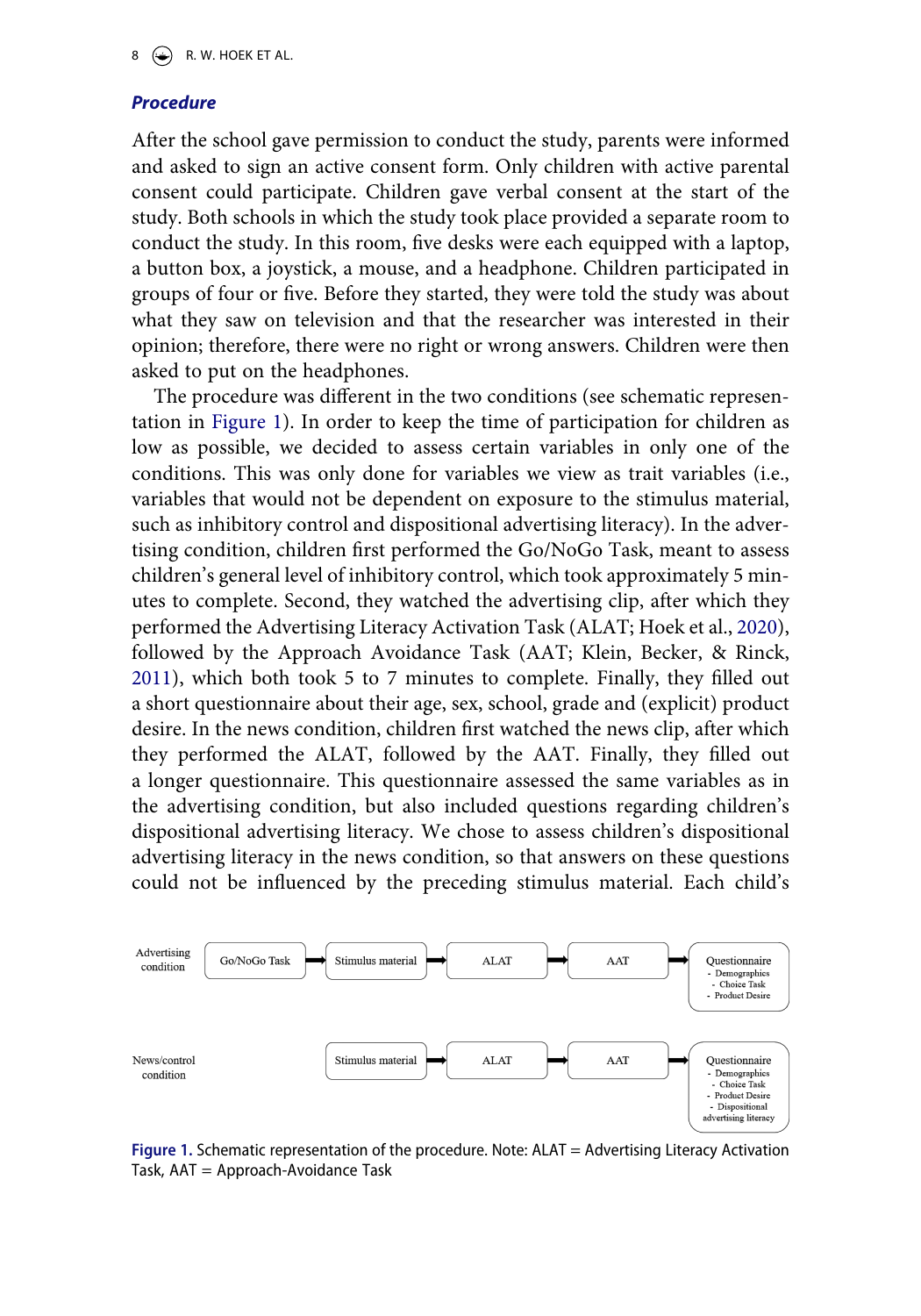<span id="page-9-1"></span><span id="page-9-0"></span>participation lasted for approximately 25 minutes. The experiment had a within subjects design with a one week interval, which was chosen based on other studies with similar designs (Boyland, Kavanagh-Safran, & Halford, [2015](#page-26-14); Moore & Lutz, [2000](#page-28-7)). The order in which children were exposed to the stimulus material was randomized and counterbalanced over participants.

#### *Stimulus material*

Children were exposed to two types of stimulus material. One was advertisingrelated, the other news-related. Both were videos containing four short clips, which were either four television commercials (advertising condition) or four clips from a children's news broadcast (control condition). We conducted a pretest in order to select the clips. Sixteen clips were pretested among 24 children aged 10–12 years old. The children rated these sixteen clips on three aspects: video clip identification (Q: is this a commercial?/Q: is this part of a news broadcast?), video clip aim (Q: is the aim of this commercial to make you buy the product?/Q: is the aim of this commercial to make you think positively about the product?), and video clip liking (Q: How much did you like the video?).

We selected the clips that were strongly identified as advertising for the advertising condition and the clips that were strongly identified as news for the control condition (see [Appendix A](#page-31-0)). Furthermore, we selected the clips that scored equally high on liking, to assure that the clips in one condition were not liked significantly more (or less) than the clips in the other condition. For the television commercials we also assessed product liking and product desire for the advertising products, so we could select the products that scored average in order to prevent floor or ceiling effects (i.e., we did not want to select products that were extremely desirable, nor undesirable, to account for some variance on the susceptibility measures). The selected advertising clips contained advertising for toys  $(2x)$ , food  $(1x)$ , and sneakers  $(1x)$ . The selected news clips did not contain any products or brands, apart from the brand name of the broadcasting station.

We added a banner to the final versions of the stimulus material. In the advertising condition, this was a banner identifying the commercial nature of the clips making it look like a real commercial block. Furthermore, this commercial banner was chosen as a cue to help children recognize the commercial intent and activate their advertising literacy (John, [1999;](#page-27-0) Roedder, [1981\)](#page-28-6). In the control condition, we added the opening and ending tune of the news broadcast from which the clips were taken. Both videos were constructed with Windows Movie Maker and lasted 2 minutes and 16 seconds.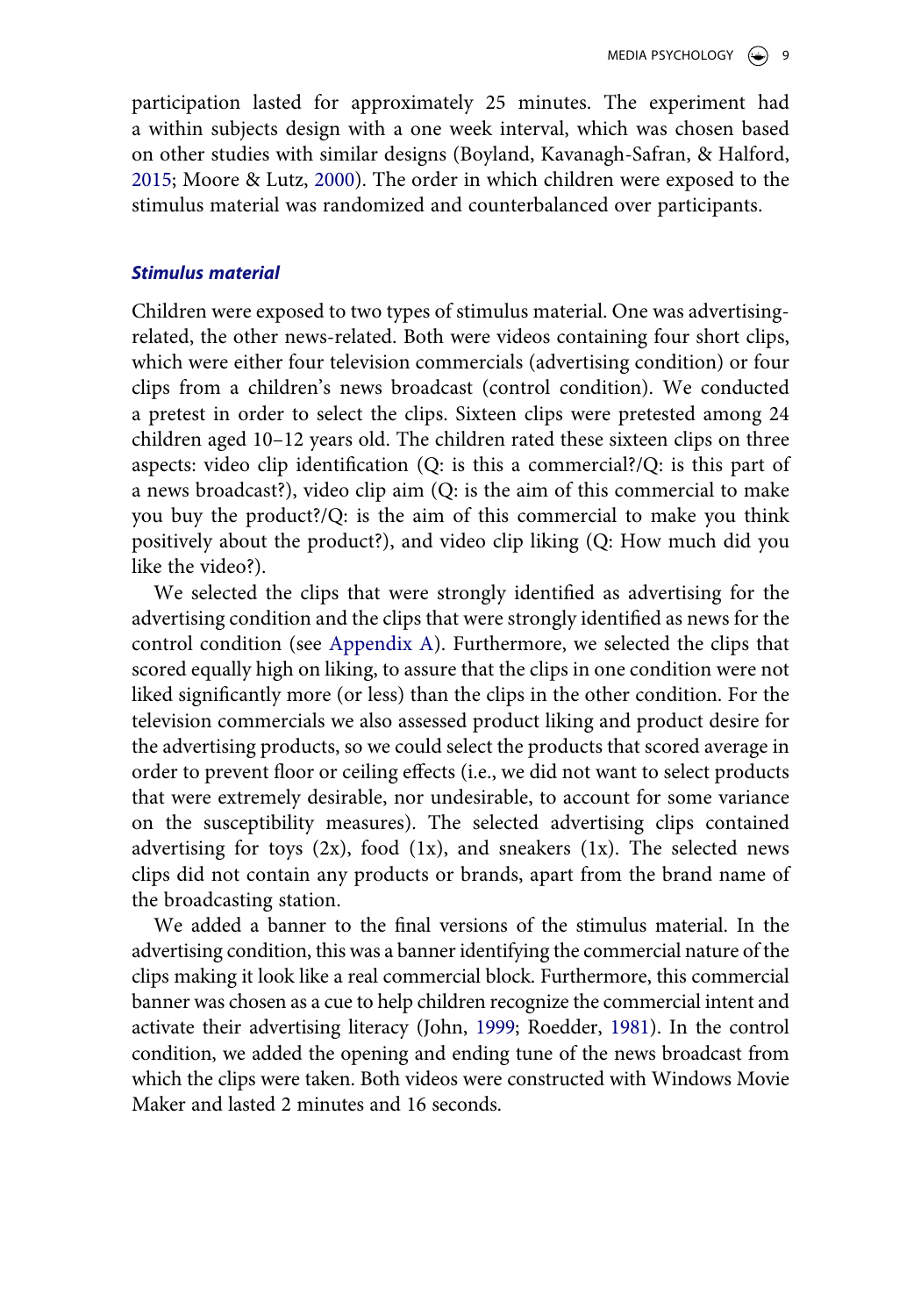#### *Measurements*

# *Advertising literacy activation*

Children's advertising literacy activation was assessed with the Advertising Literacy Activation Task (ALAT; Hoek et al., [2020](#page-27-3)). This is an indirect measurement task in which children categorize words. These words are either related to advertising (e.g., buy, product) or to news (these are the control words, e.g., anchor, information). The task also includes negative and positive attitudinal words (e.g., boring, annoying, funny). We especially looked at the categorization of *negative* words because dispositional attitudinal advertising literacy is the extent to which one has a negative and skeptical attitude toward advertising (Rozendaal et al., [2011\)](#page-29-0). Positive words are considered to be control words. For a complete list of the words used, see [Table 1.](#page-10-0) In the ALAT, children had to categorize the words presented on the screen as either related to advertising or to news as accurately and as quickly as possible. This was done by pressing a response key that corresponded with one of the two categories. In total, children categorized 60 words: 10 advertising related words, 10 news related words and 10 attitudinal words, which were each presented twice. Each trial started with a fixation point in the middle of the screen, which was shown for 500 ms. Directly after the fixation point disappeared, the target (word) was shown for a maximum duration of 5000 ms (or until one of the two buttons was pushed). In previous research (see Hoek et al., [2020](#page-27-3)) the ALAT has shown to be a usable, reliable, and valid measurement tool to assess children's advertising literacy activation. The ALAT was made and executed in PsychoPy version 1.84.2 (Peirce et al., [2019\)](#page-28-8). We used a button box instead of a regular keyboard in order to obtain reaction times with millisecond accuracy.

<span id="page-10-1"></span>Both accuracy and speed of categorizing words in the ALAT were recorded and both were considered as indicators for advertising literacy activation. Accuracy was recorded as either 0 (incorrect response) or 1 (correct response). The speed of categorization was recorded in seconds with millisecond

| Practice     | Advertising   | <b>News</b>                | Attitudinal |
|--------------|---------------|----------------------------|-------------|
| Order        | Product       | Jeugdjournaal <sup>1</sup> | Annoying    |
| Purchase     | Advertisement | <b>NOS</b>                 | Boring      |
| <b>Brand</b> | Discount      | Journaal <sup>2</sup>      | Fun         |
| Pay          | Price         | Reporter                   | Interesting |
| lournalist   | Buy           | Event                      | Funny       |
| Studio       | Persuade      | Weather                    | Stupid      |
| Domestic     | Offer         | Informative                | Fake        |
| Foreign      | Stuff         | Countries                  | Mislead     |
|              | Tempt         | Information                | Lies        |
|              | Store         | Anchor                     | Lying       |

<span id="page-10-0"></span>

|  |  |  |  | Table 1. Words used in the advertising literacy activation task. |  |  |  |
|--|--|--|--|------------------------------------------------------------------|--|--|--|
|--|--|--|--|------------------------------------------------------------------|--|--|--|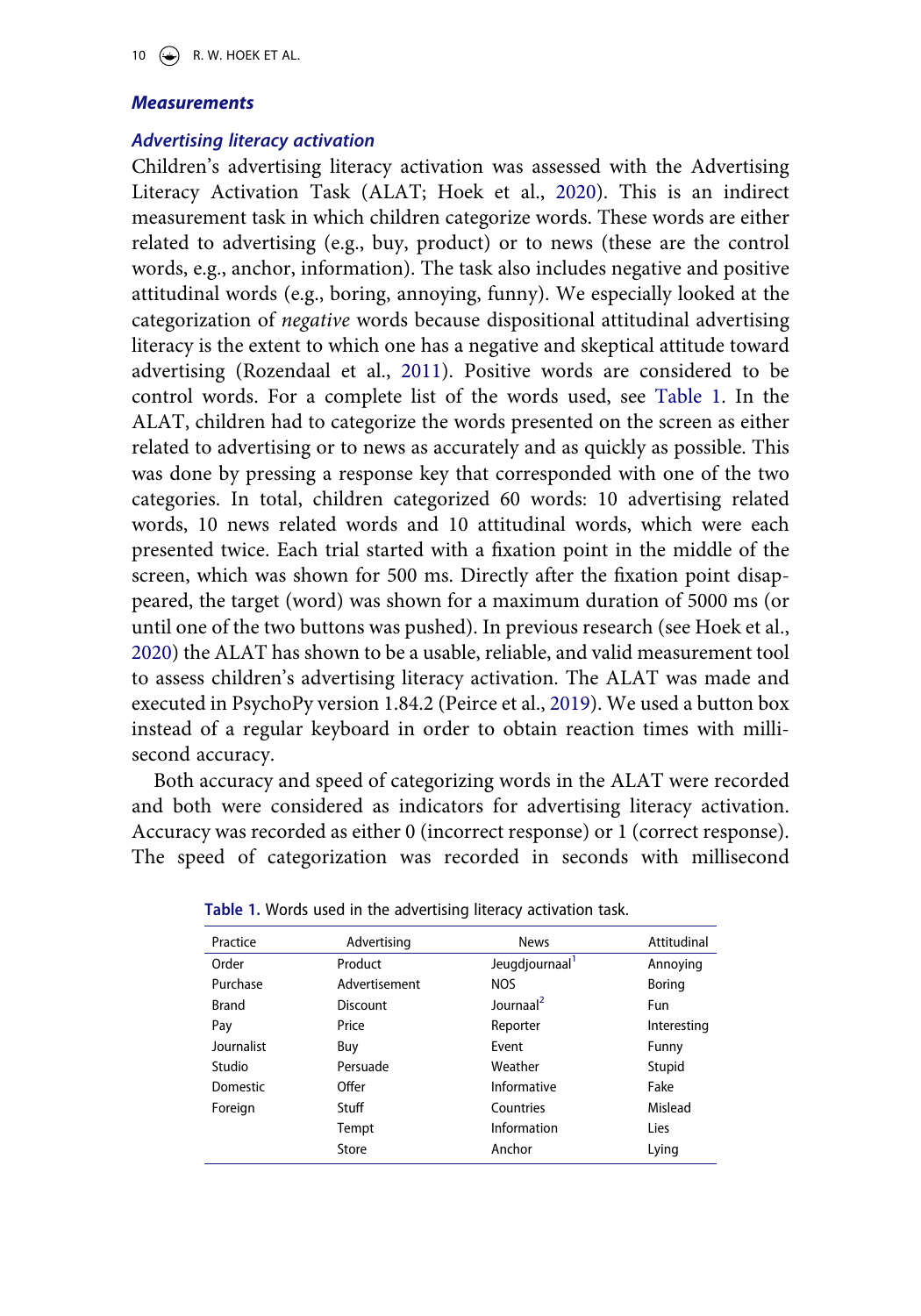accuracy. More accurate and faster categorization of the advertising-related words shows a higher level of advertising literacy activation (Fazio & Olson, [2003](#page-27-8)). We looked separately at the conceptual advertising words (as indication for conceptual advertising literacy activation) and the attitudinal advertising words (as indication for attitudinal advertising literacy activation). Note that for the attitudinal words we did not look at whether children categorized the words accurately, but rather in which category they categorized them (i.e., categorizing more negatively valenced words as advertising-related reflects a more negative attitude toward advertising). In the final dataset, seconds were converted to milliseconds. Outliers in response time were removed via the method described by Leys, Ley, Klein, Bernard, and Licata ([2013\)](#page-28-9), where the absolute deviation around the median is used to calculate outliers.

<span id="page-11-1"></span>We calculated a difference score for both types of words (conceptual and attitudinal) to control for individual differences in absolute reaction time speed or individual differences in speed-accuracy trade-off that are unspecific to the processing of advertising-related materials. The difference scores were calculated by subtracting the scores on accuracy of categorization and speed of categorization in one condition from the scores on accuracy of categorization and speed of categorization in the other condition. This means that measurements in the two conditions were combined in order to construct a single measure.

For categorization of the words, we subtracted the score of the advertisingrelated words in the control condition from the score in the advertising condition. This way, a higher score would indicate that the child categorized more advertising-related words as advertising words in the advertising condition than in the control condition. Hence, a higher categorization score is an indication of stronger advertising literacy activation. For speed of categorization, we subtracted the reaction time score to advertising-related words in the advertising condition from the reaction time score to the same words in the control condition. This way, a higher score would indicate that the child was *faster* in categorizing the advertising-related words in the advertising condition as compared to the control condition. Hence, a higher score is an indication of stronger advertising literacy activation. All descriptive statistics (including difference scores) can be found in [Table 2](#page-12-0).

# *Inhibitory control*

<span id="page-11-2"></span><span id="page-11-0"></span>To assess children's general inhibitory control skills, we used a Go/No Go Task (Archibald & Kerns, [1999\)](#page-25-3). In this task, children had to give a behavioral response by pressing a specific button in case of a "go" stimulus and inhibit this response in case of a "no go" stimulus (Newman & Kosson, [2005\)](#page-28-10). The go or no go stimuli in this study were a high tone and a low tone. Children could either get a version in which the high tone was the "go" stimulus and the low tone was the "no go" stimulus, or a version in which the high tone was the "no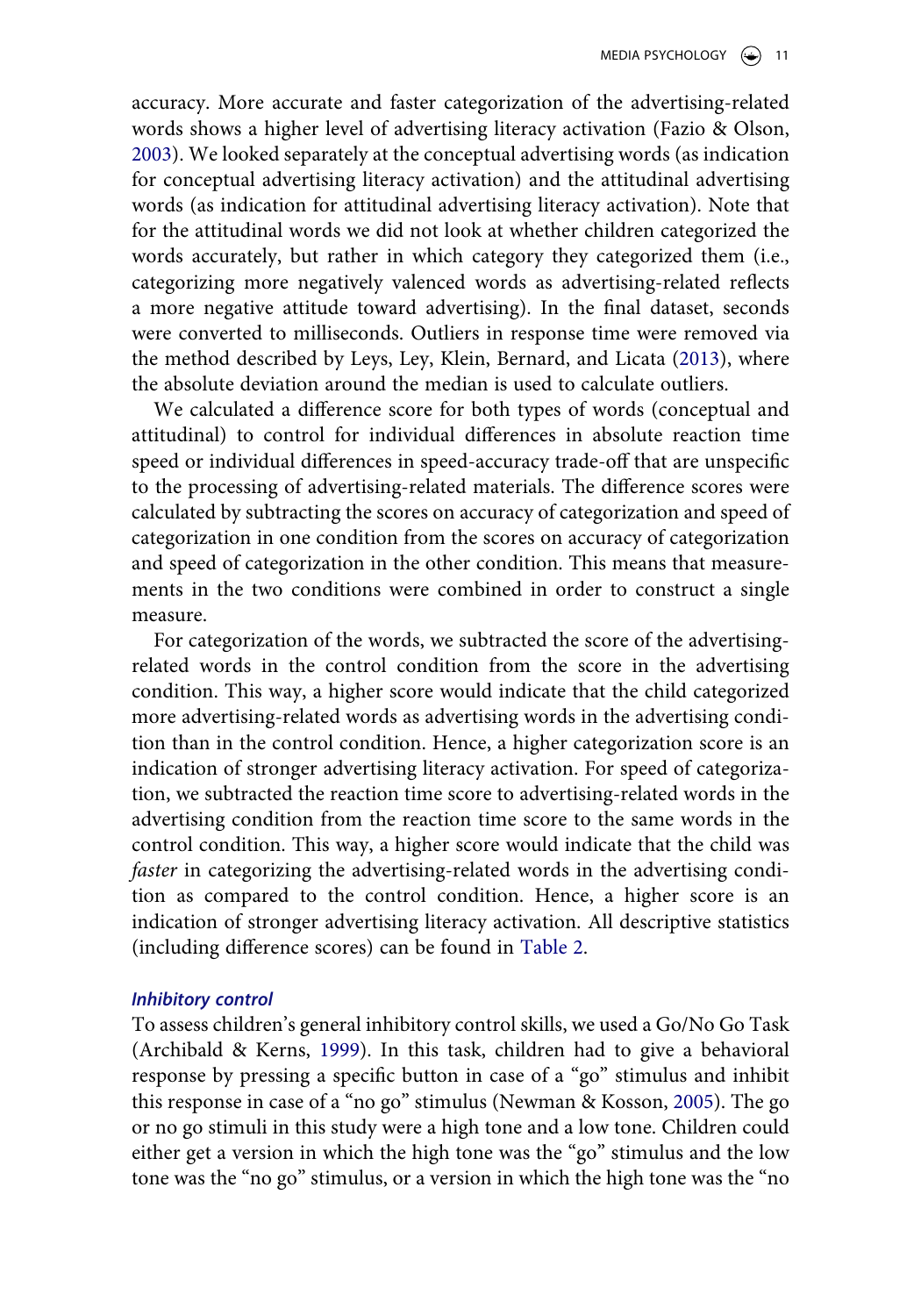#### 12  $\left(\bigstar\right)$  R. W. HOEK ET AL.

|                                         | Advertising condition | Control (news) condition | Difference score |
|-----------------------------------------|-----------------------|--------------------------|------------------|
|                                         | M(SD)                 | M(SD)                    | M (SD)           |
| Accuracy categorizing conceptual words  | 1.88(0.13)            | 1.83(0.23)               | 0.05(0.21)       |
| Accuracy categorizing negative words    | 1.70(0.42)            | 1.61(0.41)               | 0.09(0.35)       |
| Speed categorizing conceptual words     | 1173.76 (296.13)      | 1241.61 (317.56)         | 67.85 (325.72)   |
| Speed categorizing negative words       | 1368.51 (451.19)      | 1522.45 (438.71)         | 153.94 (395.32)  |
| Approach tendency to advertising stills | $-8.15(271.02)$       | 3.25 (278.52)            | $-11.41(349.20)$ |
| Product desire                          | 2.32(0.62)            | 2.29(0.55)               | 0.03(0.37)       |

<span id="page-12-0"></span>**Table 2.** Descriptive statistics for calculating difference scores.

go" stimulus and the low tone was the "go" stimulus. The version was randomly assigned on the participant level.

In the Go/No Go task, children saw the image of a star or a heart on the screen (50–50%). This image was accompanied by a tone. Irrespective of the image (i.e., star or heart), children had to press the "B" button before the image disappeared from the screen when they were presented with the "go" stimulus and they had to inhibit this response (i.e., do nothing) when they were presented with the "no go" stimulus. The stimuli (i.e., combination of image and tone) were presented in one of five stimulus onset asynchronies (100, 200, 300, 400 or 500 ms) in order to keep children's attention to the cues. The image was always presented first, the tone second. After a practice block of eight trials, children received two blocks of 40 trials each. The task had a restricted presentation time (maximum trial duration was 1250 ms) and Go/No-Go stimuli were presented in a ratio of 1:1.

The score on inhibitory control was only calculated on the "no go" trials as these were trials in which children had to inhibit their response. Each correct response inhibition was assigned a score of 1 and each incorrect response inhibition was assigned a score of 0. The mean score was used as an indication of inhibitory control. Responses from three children were removed from the data set because they did not perform above the 50% probability threshold and we therefore concluded that they did not understand the task as instructed. For the remaining children ( $n = 54$ ) the mean score was 0.96 (*SD* = 0.04).

#### *Advertising susceptibility*

Advertising susceptibility was defined as having a desire for the advertised products (Rozendaal et al., [2009](#page-29-7)). It was assessed with an indirect measure (the Approach/Avoidance Task) to assess implicit desire and a direct measure (selfreport questionnaire) to assess explicit desire.

*Approach/Avoidance task.* The Approach/Avoidance Task (AAT) in this study was an adaptation of the task used in Klein et al. ([2011\)](#page-27-11). The children had to either pull (approach) or push (avoid) a joystick in response to images presented on the screen. The idea behind the task is that children with an implicit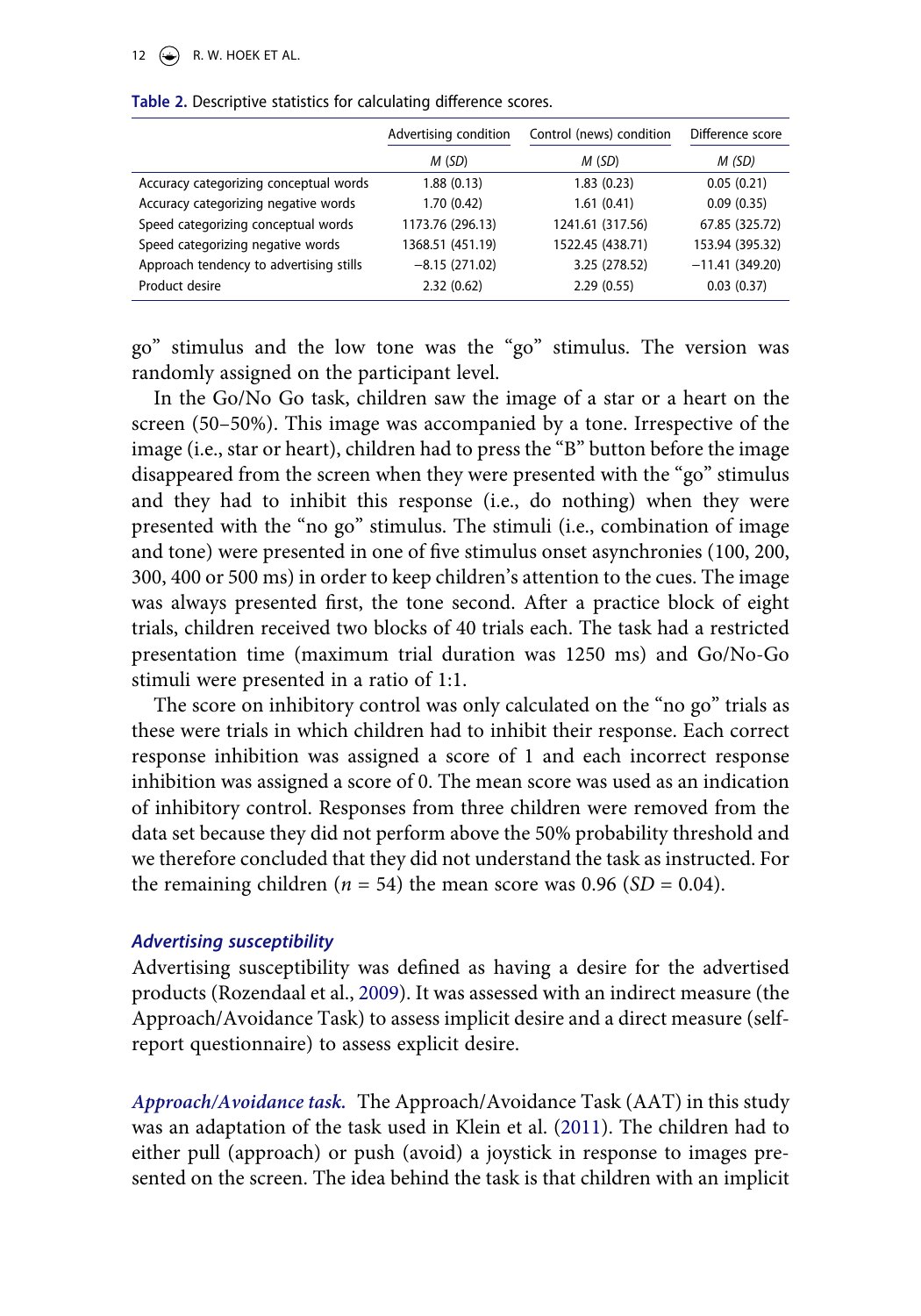desire for the advertised products (i.e., children with higher susceptibility) will be faster in pulling (i.e., approaching) images related to these advertised products and slower in pushing (i.e., avoiding) images related to these advertised products. On the other hand, children who don't have this implicit desire, or rather have an aversion, for the advertised products (i.e., children with lower susceptibility) will be slower in pulling (i.e., approaching) images related to these advertised products and faster in pushing (i.e., avoiding) images related to these advertised products.

The images that were used in this version of the AAT were stills from the stimulus material (i.e., stills from the commercials or stills from the news clips). We used four stills from each commercial, resulting in a total of sixteen advertising stills. We also used four stills from each news clip, resulting in a total of sixteen control stills. Each still was shown twice in the first block of trials and twice in the second block of trials. The child was instructed to respond as quickly as possible to each still, by either pulling the joystick toward them (approach response) or pushing the joystick away from them (avoid response). Half of the children was instructed to pull the joystick toward them when a still appeared that corresponded to the video they just saw and to push the joystick away when a still appeared that did not correspond to the video they just saw. The other half of the children was instructed to push the joystick away when a still appeared that corresponded to the video they just saw and to pull the joystick toward them when a still appeared that did not correspond to the video they just saw. Halfway during the task, the instructions were reversed.

To start the task, children had to position the joystick in the upright position and press the start button. One of the stills appeared and the child had to decide (based on the instructions) whether to push or pull the joystick. The image of the still became smaller when the child pushed the joystick away and bigger when the child pulled the joystick toward them. The size of the image was, thus, directly linked to the position of the joystick. The image of the still disappeared from the screen when the joystick reached an angle of 30°, but only if the child had moved the joystick in the right direction (i.e., direction as instructed). Moving the joystick to the left or right did not affect the image of the still. A new still only appeared when the joystick was put into the upright position again and the child pressed the start button. The children first received a practice block of eight trials, followed by a block of 32 experimental trials. This was followed by a short break, in which participants received the reversed instructions. Then children again practiced for a block of eight trials, followed by a block of 32 experimental trials.

We recorded the reaction time and whether the first response of the child was correct or incorrect. Only the first responses that were correct were used in the analyses. Furthermore, outliers in reaction time were removed via the method described by Leys et al. ([2013](#page-28-9)). This resulted in the removal of 9.9% of the trials. We calculated a mean reaction time score for the following four types of trials; 1.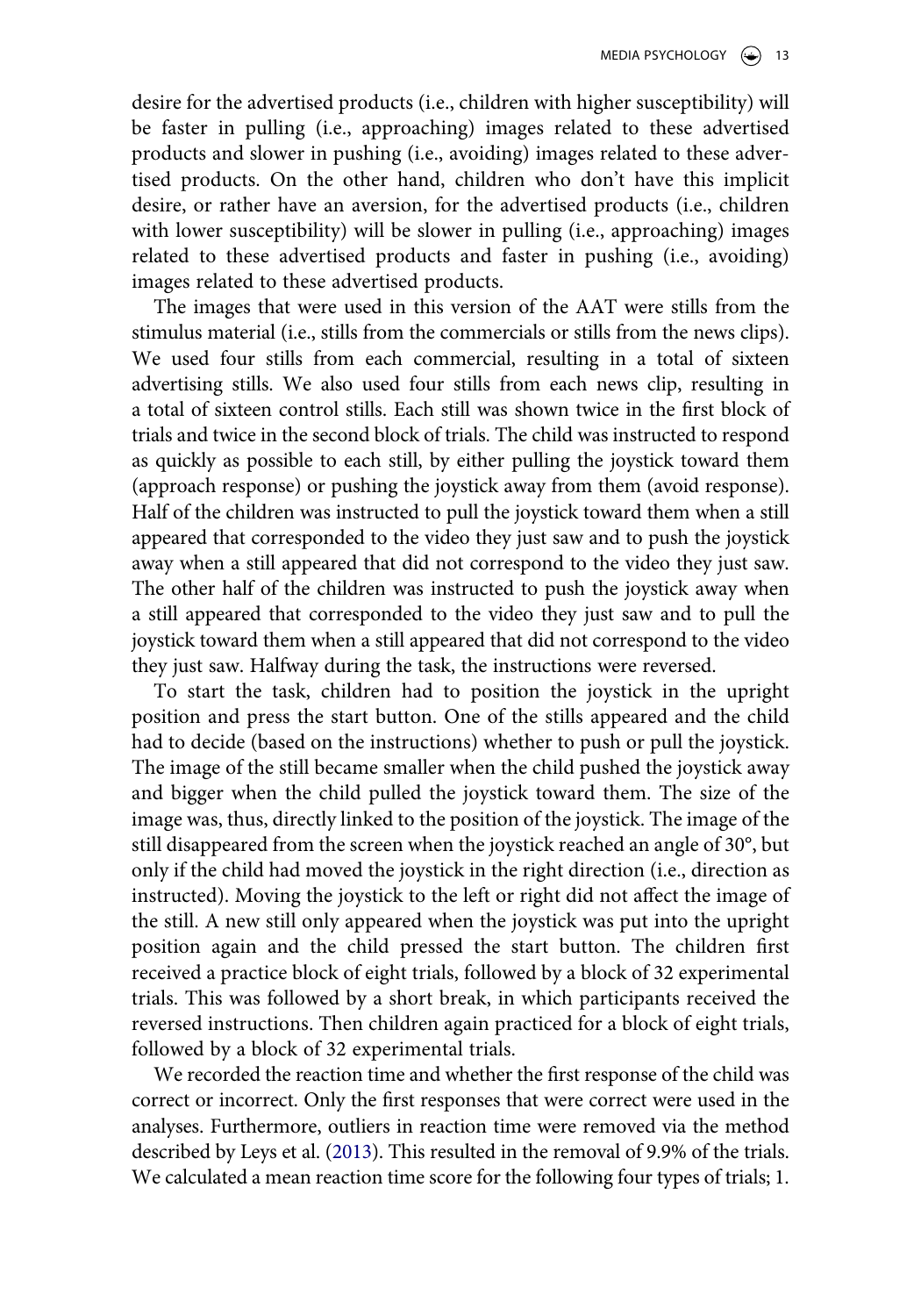14  $\left(\rightarrow\right)$  R. W. HOEK ET AL.

Approach reaction for advertising stills, 2. Approach reaction for control stills, 3. Avoid reaction for advertising stills, and 4. Avoid reaction for control stills. We calculated the approach tendency (Klein et al., [2011\)](#page-27-11) by subtracting the score on the approach reactions from the score on the avoid reactions. Thus, a positive score indicated an approach tendency and a negative score an avoidance tendency (i.e., for the advertising stills a higher score indicates higher susceptibility and a lower score indicates lower susceptibility).

For the analysis we used a difference score, which was calculated in a similar way to the calculation of advertising literacy activation. We used a difference score to control for individual differences in the ease with which participants pull or push the joystick (descriptive statistics can be found in [Table 2\)](#page-12-0). For the approach tendency variable, we subtracted the approach tendency for the advertising stills in the control condition from the approach tendency for the advertising stills in the advertising condition. Thus, the score was dependent on exposure to the stimulus material. A more positive score indicates a stronger approach tendency in the advertising condition as compared to the control condition (*M* = −11.41, *SD* = 349.20). This difference score was used as the first dependent variable and is called *approach tendency*.

*Self-report measure.* Product desire was assessed with two questions for each advertised product; "Do you like [name product]?" and "Do you want to have [name product]?". The response scale ranged from 1 (*no, definitely not*) to 4 (*yes, definitely*). We calculated a mean score for product desire in the advertising condition and a mean score for product desire in the control condition (descriptive statistics can be found in [Table 2\)](#page-12-0). Then we calculated a difference score by subtracting the product desire score in the control condition from the product desire score in the advertising condition. Thus, a higher score indicates a stronger desire for the advertised products in the advertising condition as compared to the control condition. The mean for the difference score was  $0.03$  (*SD* = 0.37). This difference score was used as the second dependent variable and is called *product desire*.

#### *Covariates*

<span id="page-14-0"></span>Children's age, sex, and dispositional advertising literacy were measured as covariates. Dispositional conceptual and attitudinal advertising literacy were assessed with a questionnaire, based validated scales on Rozendaal, Opree, and Buijzen ([2016\)](#page-29-12). See [Appendix B](#page-31-1) for all items used. Conceptual advertising literacy was divided into knowledge of persuasive intent (3 items,  $\alpha = .61$ ,  $M = 3.31$ ,  $SD = 0.57$ ) and knowledge of selling intent (2 items,  $\alpha = .41$ ,  $M = 3.68$ ,  $SD = 0.49$ ). The response scale ranged from 1 (*No, not at all*) to 4 (*Yes, very much*), with higher scores indicating a higher level of conceptual advertising literacy. Attitudinal advertising literacy was divided into skepticism (3 items, *α* = .90, *M* = 3.76, *SD* = 0.88) and disliking (7 items,  $\alpha = .75$ ,  $M = 3.73$ ,  $SD = 0.62$ ) The response scale ranged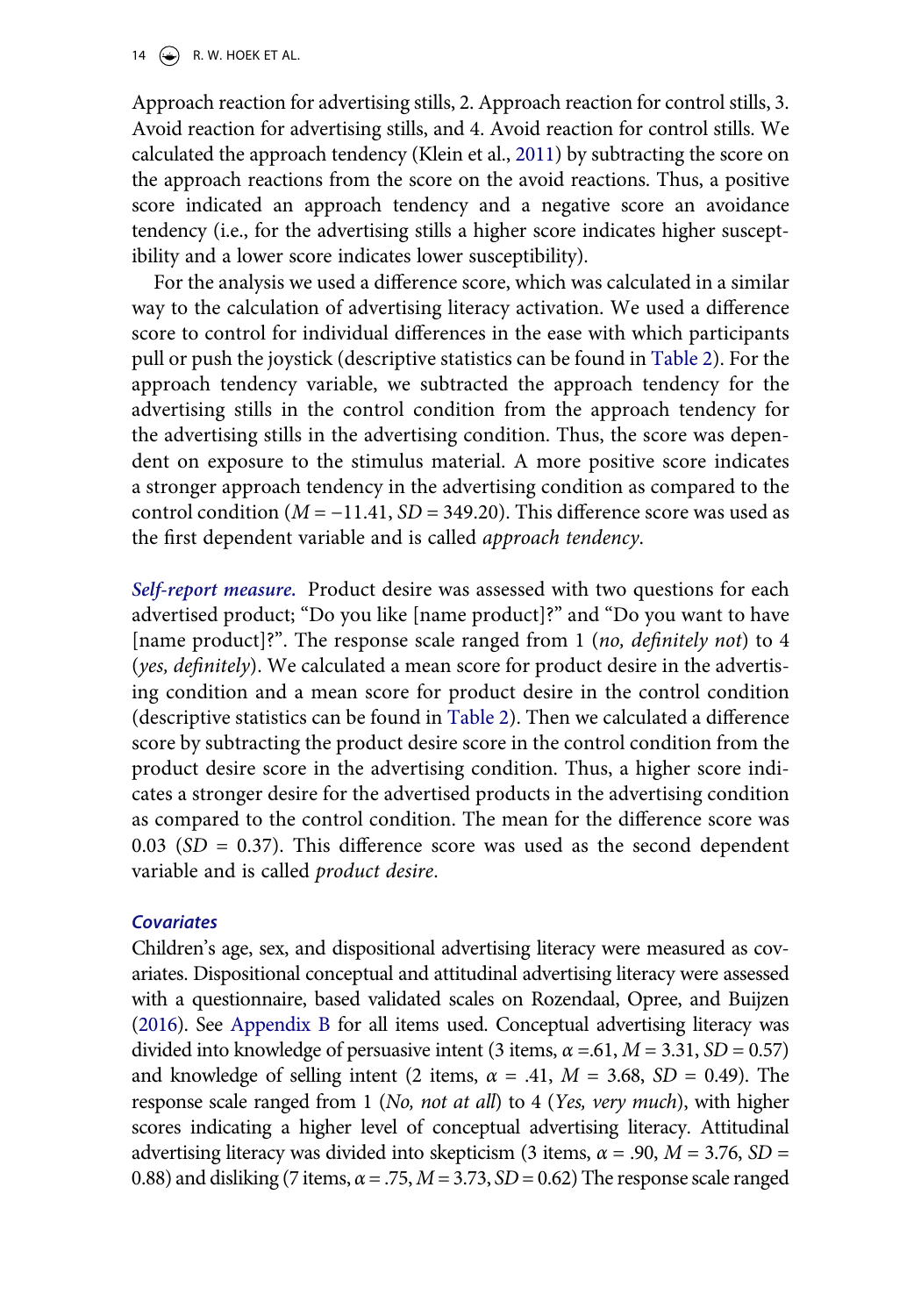from 1 (*Never*) to 5 (*Always*), with higher scores indicating a higher level of attitudinal advertising literacy. New scores were calculated by taking the mean score of the items.

#### *Plan of Analyses*

All analyses were done in SPSS version 25.0. First, we checked for outliers on the independent variables. The sample size of this study was relatively small, causing outliers to have a strong influence on the results (Field, 2012). Therefore, children who scored 3 standard deviations above or below the mean on at least one of the independent variables were not included in the main analyses  $(n = 9)$ . The demographics of the sample without the outliers was comparable to the sample including the outliers, now with 50.0% boys and a mean age of  $11.19$  (*SD* = 0.79). Furthermore, we checked if any of the covariates was related to the outcome variables in order to determine whether they had to be included in the main analyses.

To answer the research question, we conducted two separate hierarchical linear regression analyses (one for each outcome variable: approach tendency and product desire). The two regression analyses were hierarchical because in the first step we only included the variables for speed of categorization (for both conceptual and attitudinal words), inhibitory control and the interaction terms between speed of categorization and inhibitory control (for both the conceptual and attitudinal words) as the predictor variables. In the second step we also included the variables for accuracy of categorization (for both the conceptual and attitudinal words) and the interaction terms between accuracy of categorization and inhibitory control as the predictor variables (for both the conceptual and attitudinal words). We included speed in the first step and accuracy in the second step because we believed speed to be a stronger predictor and we wanted to know what the effect was of speed before taking accuracy into account. All predictor variables and covariates were standardized.

#### **Results**

#### *Covariate analysis*

First, we did a covariate analysis to check if any of the covariates had to be included in the main analyses. The covariate matrix can be found in [Table 3](#page-16-0). Age was the only variable significantly correlated to one of the outcome variables, children's approach tendency,  $r(48) = -.33$ ,  $p = .024$ , and was included in the main analysis. None of the covariates was significantly correlated to children's product desire.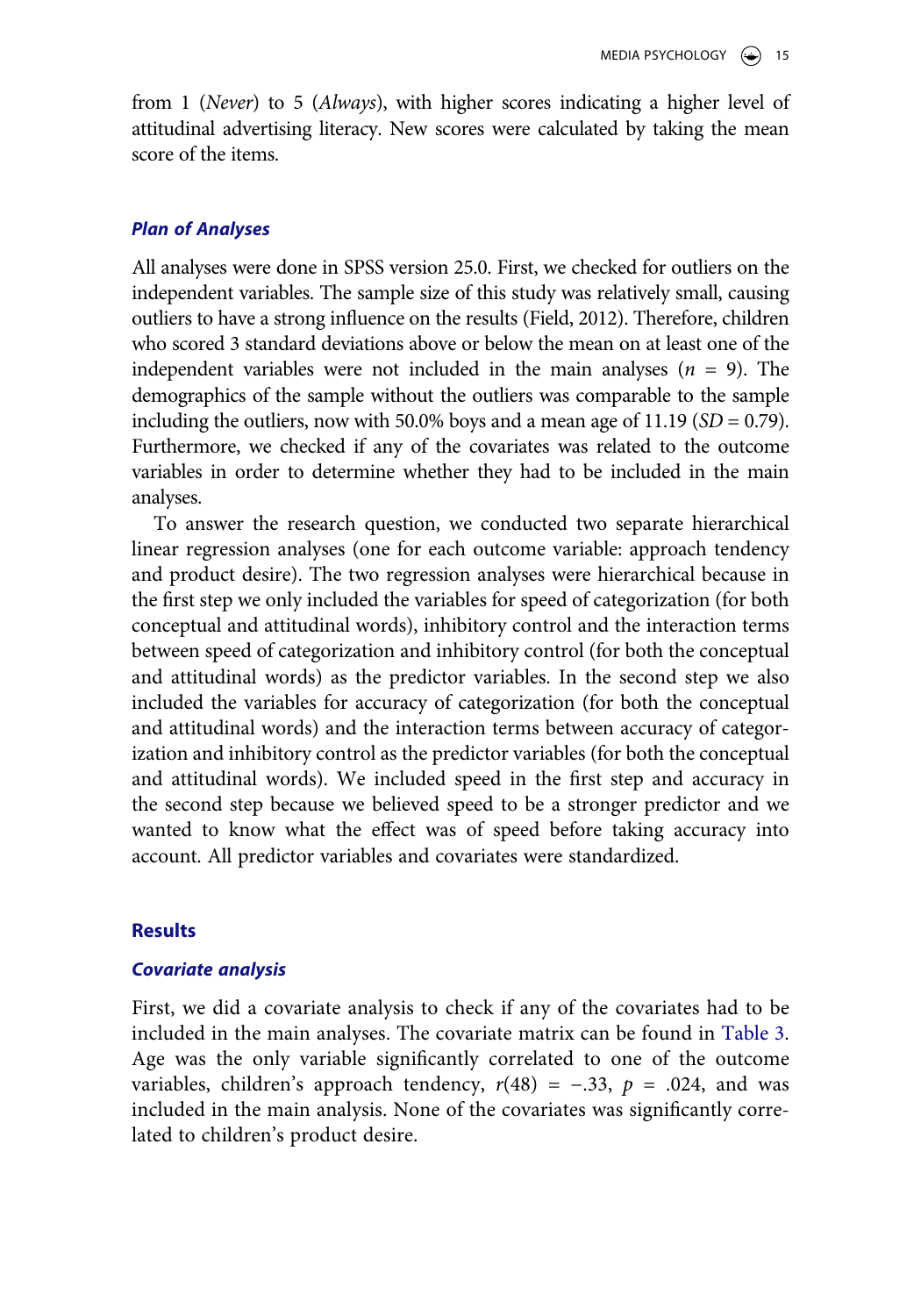16  $\left(\rightarrow\right)$  R. W. HOEK ET AL.

#### *Conceptual advertising literacy activation*

Conceptual advertising literacy activation was assessed as both accuracy of categorization and speed of categorization of conceptual advertising words. As can be seen in [Table 4,](#page-17-0) speed of categorizing the conceptual advertising words had an effect on the approach tendency,  $b = 328.10$ ,  $β = .93$ ,  $t = 3.51$ ,  $p < .001$ , 95% CI [143.48; 512.73]. This was in a positive direction. When children's conceptual advertising literacy activation was higher (i.e., when they were faster in categorizing the conceptual advertising words), their approach tendency was higher in the advertising condition than it was in the news condition. We did not find this relation for product desire (see [Table 5\)](#page-18-0). We also did not find any effects for accuracy of categorization of the conceptual advertising words.

Furthermore, we investigated the possible moderating role of inhibitory control. As can be seen in [Table 4,](#page-17-0) there was no direct effect of inhibitory control. We did find an interaction effect between speed of categorizing the conceptual advertising words and inhibitory control on approach tendency, *b* = −2.37, β = −.87, *t* = −3.07, *p* = .004, 95% CI [−3.93; −0.81]. The interaction effect is plotted in [Figure 2](#page-18-1), with both variables recoded in two groups based on the median split. [Figure 2](#page-18-1) shows that for children with low levels of conceptual advertising literacy activation there is only a small difference in approach tendency between children with a low level of inhibitory control and children with a high level of inhibitory control. However, for children with high levels of conceptual advertising literacy activation there is a difference in approach tendency between the two groups. Children with a high level of conceptual advertising literacy activation, but a low level of inhibitory control, show a stronger approach tendency in the advertising condition than in the news condition, meaning they are *more* susceptible to advertising. For children with a high level of conceptual advertising literacy activation, and a high level of inhibitory control, this pattern is reversed: they show a stronger avoidance tendency in the advertising condition than in the control condition (i.e., they are *less* susceptible). This means that the positive direct effect of conceptual

|                          | 2.                       | 3.     | 4.      | 5.     | 6.     | 7.       | 8.      |
|--------------------------|--------------------------|--------|---------|--------|--------|----------|---------|
| (1) 1. Approach tendency | $\overline{\phantom{a}}$ | $-.12$ | $-.33*$ | .02    | .12    | .17      | .23     |
| (1) 2. Product desire    |                          | .19    | $-.06$  | .03    | .11    | .20      | .12     |
| $(1)$ 3. Sex             |                          |        | .08     | $.36*$ | .03    | .14      | $-.08$  |
| $(1)$ 4. Age             |                          |        |         | .01    | $-.15$ | $-.40**$ | $-.35*$ |
| (1) 5. Persuasive intent |                          |        |         |        | .17    | .01      | $-.22$  |
| (1) 6. Selling intent    |                          |        |         |        |        | .10      | .28     |
| (1) 7. Skepticism        |                          |        |         |        |        |          | $.33*$  |
| (1) 8. Disliking         |                          |        |         |        |        |          |         |

<span id="page-16-0"></span>**Table 3.** Pearson correlation matrix for both outcome variables and covariates.

\* *p* <.05, \*\* *p* <.01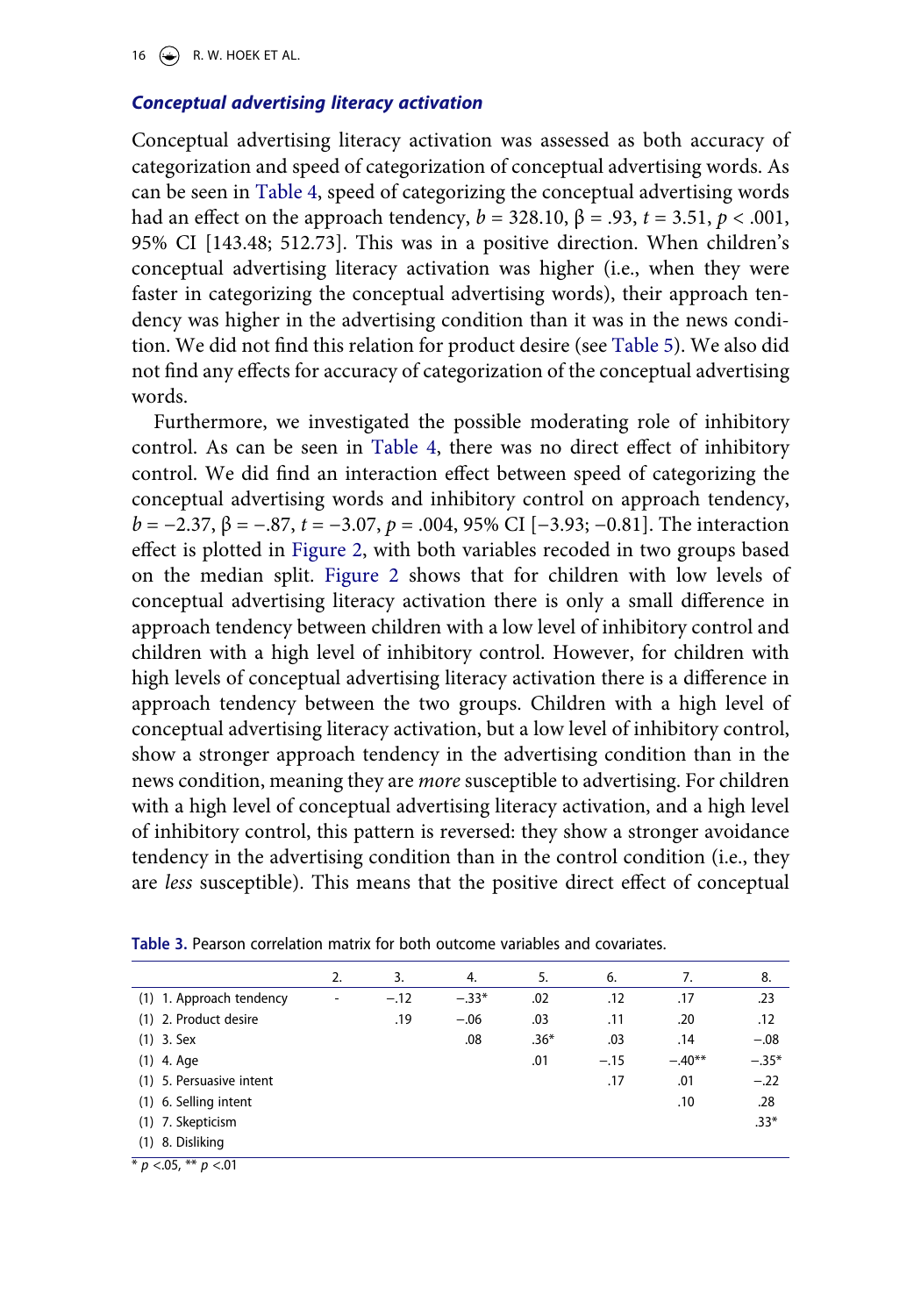|                                         | Approach tendency |           |                     |  |
|-----------------------------------------|-------------------|-----------|---------------------|--|
| Predictor                               | b                 | β         | 95% CI              |  |
| Step 1                                  |                   |           |                     |  |
| Speed of categorizing conceptual words  | 314.02            | $.89**$   | 131.15; 496.89      |  |
| Speed of categorizing attitudinal words | 197.18            | $.57***$  | 60.75; 333.60       |  |
| Inhibitory control (IC)                 | 216.67            | .18       | $-173.70; 607.04$   |  |
| Speed conceptual * IC                   | $-2.22$           | $-.82**$  | $-3.75; -0.69$      |  |
| Speed attitudinal * IC                  | $-1.43$           | $-.65***$ | $-2.27; -0.60$      |  |
| Age                                     | $-186.03$         | $-.42**$  | $-305.50; -66.56$   |  |
| R <sub>2</sub>                          | .41               |           |                     |  |
| R <sub>2</sub> adjusted                 | 0.32              |           |                     |  |
| F                                       | $4.71***$         |           |                     |  |
| Step 2                                  |                   |           |                     |  |
| Speed of categorizing conceptual words  | 328.10            | $.93***$  | 143.48; 512.73      |  |
| Speed of categorizing attitudinal words | 227.93            | $.66***$  | 77.79; 378.07       |  |
| Inhibitory control (IC)                 | 126.09            | .11       | $-315.88; 568.06$   |  |
| Speed conceptual * IC                   | $-2.37$           | $-.87**$  | $-3.93; -0.81$      |  |
| Speed attitudinal * IC                  | $-1.57$           | $-.71**$  | $-2.46: -0.68$      |  |
| Categorization of conceptual words      | 124.46            | .25       | $-147.54; 396.46$   |  |
| Categorization of attitudinal words     | 75.05             | .11       | $-201.51; 351.60$   |  |
| Categorization conceptual * IC          | $-176.31$         | $-.03$    | $-2954.78; 2602.17$ |  |
| Categorization attitudinal * IC         | 379.20            | .07       | $-1790.58; 2548.98$ |  |
| Age                                     | $-188.32$         | $-.43***$ | $-311.52; -65.11$   |  |
| $\triangle$ R <sub>2</sub>              | .06               |           |                     |  |
| R <sub>2</sub> adjusted                 | 0.33              |           |                     |  |
| F                                       | $3.62**$          |           |                     |  |

<span id="page-17-0"></span>**Table 4.** Hierarchical linear regression analysis for the effect of advertising literacy activation and inhibitory control on approach tendency.

† *p* <.10, \* *p* <.05, \*\* *p* <.01, \*\*\* *p* <.001

advertising literacy activation on susceptibility is not only diminished for children with high levels of inhibitory control, but even reversed. However, we did not find this relation for product desire (see [Table 5\)](#page-18-0), nor did we find any effects for accuracy of categorization of the conceptual advertising words.

# *Attitudinal advertising literacy activation*

Attitudinal advertising literacy activation was assessed as both accuracy of categorization and speed of categorization of negatively valenced words. As can be seen in [Table 4,](#page-17-0) speed of categorizing the attitudinal advertising words had an effect on approach tendency,  $b = 227.93$ ,  $β = .66$ ,  $t = 3.08$ ,  $p = .004$ , 95% CI [77.79; 378.07]. When children's attitudinal advertising literacy activation was higher (i.e., when they were faster in categorizing the negatively valenced words), their approach tendency was also higher, indicating a higher implicit desire in the advertising condition as compared to the control condition. No effects of attitudinal advertising literacy activation on product desire were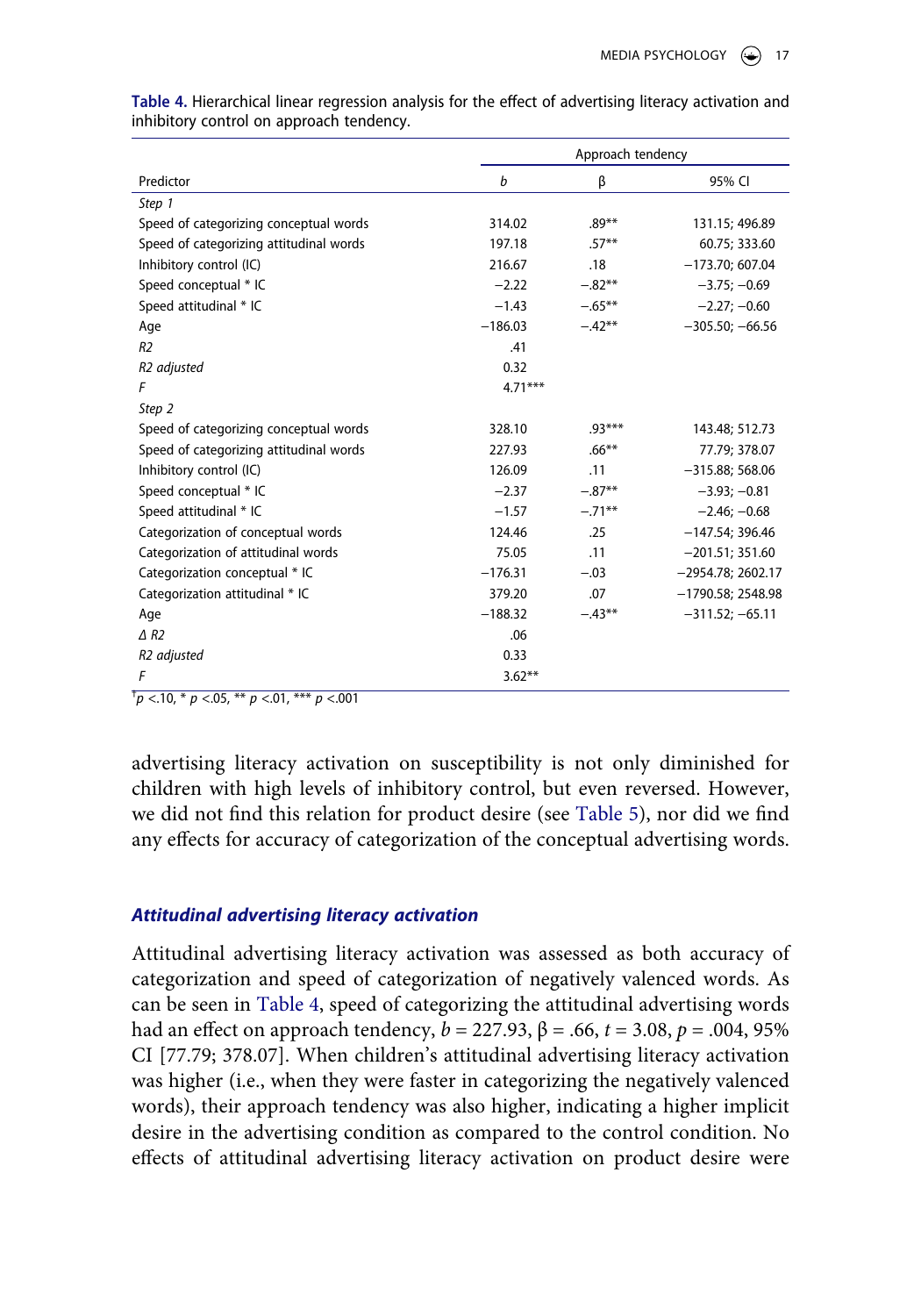18  $\left(\bigcirc\right)$  R. W. HOEK ET AL.

|                                         |         | Product desire |               |
|-----------------------------------------|---------|----------------|---------------|
| Predictor                               | b       | β              | 95% CI        |
| Step 1                                  |         |                |               |
| Speed of categorizing conceptual words  | $-0.05$ | $-.12$         | $-0.29; 0.19$ |
| Speed of categorizing attitudinal words | $-0.11$ | $-.27$         | $-0.30; 0.08$ |
| Inhibitory control (IC)                 | 0.11    | .08            | $-0.39; 0.60$ |
| Speed conceptual * IC                   | 0.00    | .31            | $-0.00; 0.00$ |
| Speed attitudinal * IC                  | 0.00    | .29            | 0.00; 0.00    |
| R <sub>2</sub>                          | .10     |                |               |
| R <sub>2</sub> adjusted                 | $-.01$  |                |               |
| F                                       | .95     |                |               |
| Step 2                                  |         |                |               |
| Speed of categorizing conceptual words  | $-0.09$ | $-.22$         | $-0.33; 0.15$ |
| Speed of categorizing attitudinal words | $-0.11$ | $-.28$         | $-0.32; 0.09$ |
| Inhibitory control (IC)                 | 0.01    | .01            | $-0.58; 0.60$ |
| Speed conceptual * IC                   | 0.00    | .44            | $-0.00; 0.00$ |
| Speed attitudinal * IC                  | 0.00    | .27            | $-0.00; 0.00$ |
| Categorization of conceptual words      | 0.02    | .03            | $-0.35; 0.38$ |
| Categorization of attitudinal words     | $-0.31$ | $-.39†$        | $-0.68; 0.06$ |
| Categorization conceptual * IC          | $-0.93$ | $-.16$         | $-4.65:2.79$  |
| Categorization attitudinal * IC         | 1.75    | .29            | $-1.18; 4.68$ |
| $\triangle$ R <sub>2</sub>              | .10     |                |               |
| R <sub>2</sub> adjusted                 | .01     |                |               |
| F                                       | 1.06    |                |               |

<span id="page-18-0"></span>**Table 5.** Hierarchical linear regression analysis for the effect of advertising literacy activation and inhibitory control on product desire.

<span id="page-18-1"></span>
$$
\tau_{p} < 10, \, \text{* } p < 05, \, \text{** } p < 01, \, \text{*** } p < 001
$$



**Figure 2.** Interaction effect between inhibitory control and conceptual advertising literacy activation (assessed as speed of categorizing conceptual advertising words) on AAT tendency. Note: a higher AAT tendency indicates a higher approach tendency (i.e., higher susceptibility) for the advertised product in the advertising condition as compared to the control condition. A lower AAT tendency indicates a higher avoidance tendency (i.e., lower susceptibility) for the advertised product in the advertising condition as compared to the control condition.

found (see [Table 5\)](#page-18-0), nor for accuracy of categorization of the negatively valenced words.

We also investigated the possible moderating role of inhibitory control. As can be seen in [Table 4,](#page-17-0) there was no direct effect of inhibitory control. We did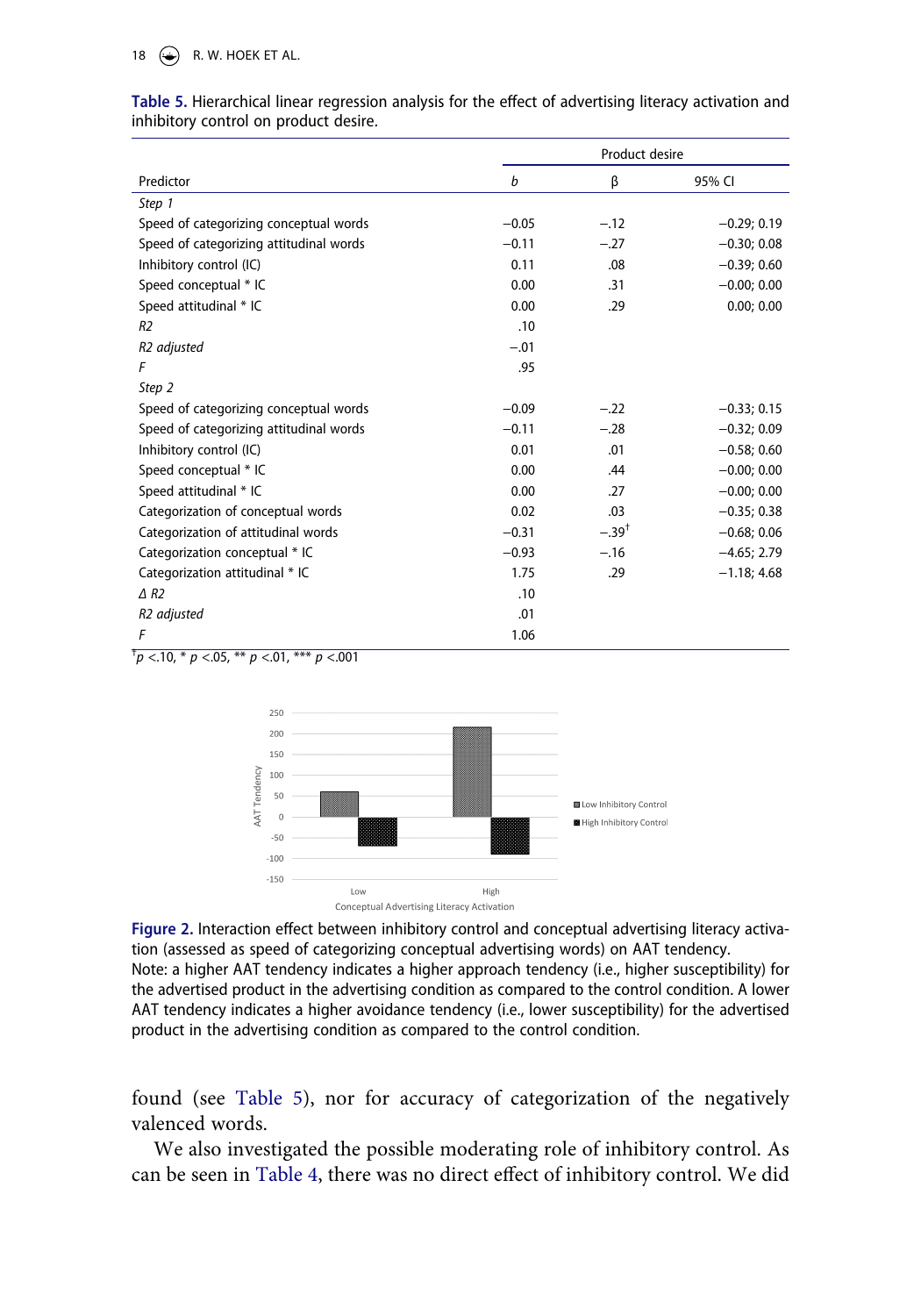find an interaction effect between speed of categorizing the negatively valenced words and inhibitory control on approach tendency,  $b = -1.57$ ,  $\beta = -.71$ ,  $t =$ −3.58, *p* = .001, 95% CI [−2.46; −0.68]. The interaction effect is plotted in [Figure 3,](#page-19-0) with both variables recoded in two groups based on the median split. [Figure 3](#page-19-0) shows that for children with low levels of attitudinal advertising literacy activation there is only a small difference in approach tendency between children with a low level of inhibitory control and children with a high level of inhibitory control. However, for children with high levels of attitudinal advertising literacy activation there is a big difference in approach tendency between the two groups. Children with a high level of attitudinal advertising literacy activation, but a low level of inhibitory control, show a stronger approach tendency in the advertising condition than in the control condition (i.e., they are *more* susceptible). For children with a high level of attitudinal advertising literacy activation, and a high level of inhibitory control, this pattern is reversed: they show a stronger avoidance tendency in the advertising condition than in the control condition (i.e., they are *less* susceptible). This means that the positive direct effect of attitudinal advertising literacy activation on susceptibility is not only diminished for children with high levels of inhibitory control, but even reversed. No effects were found for product desire (see [Table 5\)](#page-18-0), nor for accuracy of categorization of the negatively valenced words.

# **Discussion**

This study aimed to investigate the relation between children's advertising literacy activation and their advertising susceptibility and whether this relation was moderated by children's inhibitory control. Children's susceptibility to advertising was measured in two ways: via an Approach-Avoidance Task

<span id="page-19-0"></span>

**Figure 3.** Interaction effect between inhibitory control and attitudinal advertising literacy activation (assessed as speed of categorizing negatively valenced words) on AAT tendency. Note: a higher AAT tendency indicates a higher approach tendency (i.e., higher susceptibility) for the advertised product in the advertising condition as compared to the control condition. A lower AAT tendency indicates a higher avoidance tendency (i.e., lower susceptibility) for the advertised product in the advertising condition as compared to the control condition.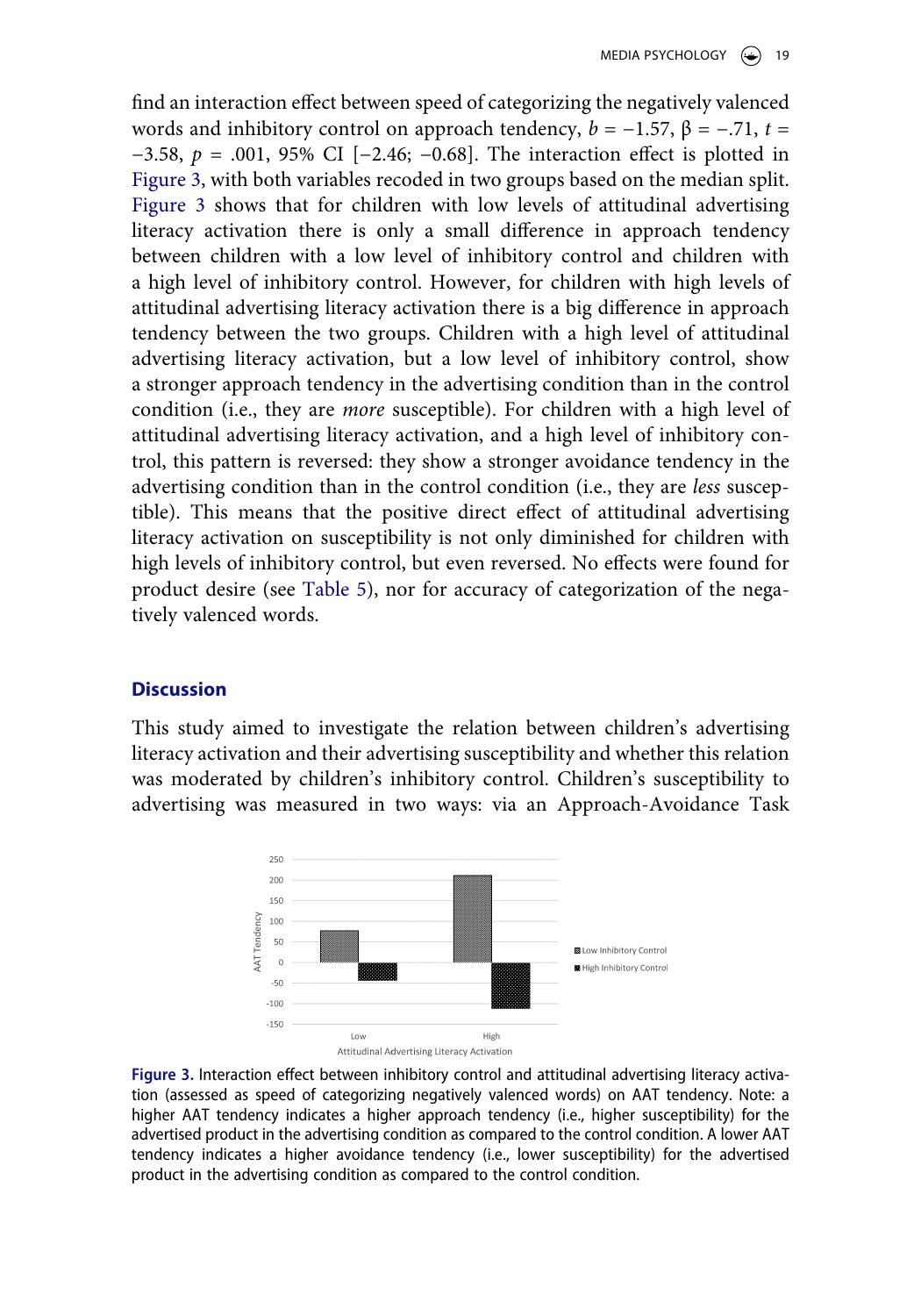(AAT) assessing implicit desire for the advertised products and via a selfreport questionnaire measure assessing explicit desire for the advertised products. With regard to advertising literacy activation, a distinction was made between conceptual and attitudinal advertising literacy activation.

For conceptual advertising literacy activation, the results showed a direct positive effect on children's approach tendency toward advertised products. However, this relation was moderated by inhibitory control in such a way that the positive effect was not only diminished, but reversed. Children who scored higher on conceptual advertising literacy activation *and* inhibitory control showed an avoidance tendency toward the advertised products after being exposed to television commercials (i.e., they were less susceptible). This implies that the relationship between conceptual advertising literacy activation and advertising susceptibility is dependent on children's ability to inhibit their responses.

For attitudinal advertising literacy activation, the results also showed a direct positive effect on children's approach tendency toward advertised products. However, when taking into account children's inhibitory control, this positive effect disappeared. When children scored higher on attitudinal advertising literacy activation *and* higher on inhibitory control, their approach tendency was reversed and even turned into an avoidance tendency. This finding suggests that activation of attitudinal advertising literacy in itself may not be enough to decrease children's susceptibility to advertising, but that children also need to be able to inhibit their responses.

The above-described results suggest that both advertising literacy activation and inhibitory control are important to counter advertising effects, as has been assumed by other scholars (Büttner et al., [2014;](#page-26-3) Lapierre, [2013,](#page-27-4) [2019](#page-28-3); Rozendaal et al., [2011](#page-29-0)). An explanation for this finding could be that advertising literacy activation in itself is not enough, but that children also need a "stop-and-think" response (Büttner et al., [2014](#page-26-3); Rozendaal et al., [2011](#page-29-0)). In other words, children can activate their knowledge and critical attitude, but in order for that to work as a defense mechanism, they also have to be able to inhibit their initial positive response toward the advertising message.

In contrast to our findings with regard to children's implicit advertised product desire (as assessed with the AAT), we did not find any effect of children's advertising literacy activation on their explicit advertised product desire (as assessed with a self-reported questionnaire), nor did we find an interaction effect with inhibitory control. An explanation for the absence of effects on explicit advertised product desire could be that advertising literacy activation, implicit desire, and inhibitory control were all assessed with an indirect measure (i.e., with the ALAT, AAT, and Go/No Go Task, respectively), while explicit desire was assessed with a direct measure (i.e., with a selfreport questionnaire). It might be that the indirect measures assessed a more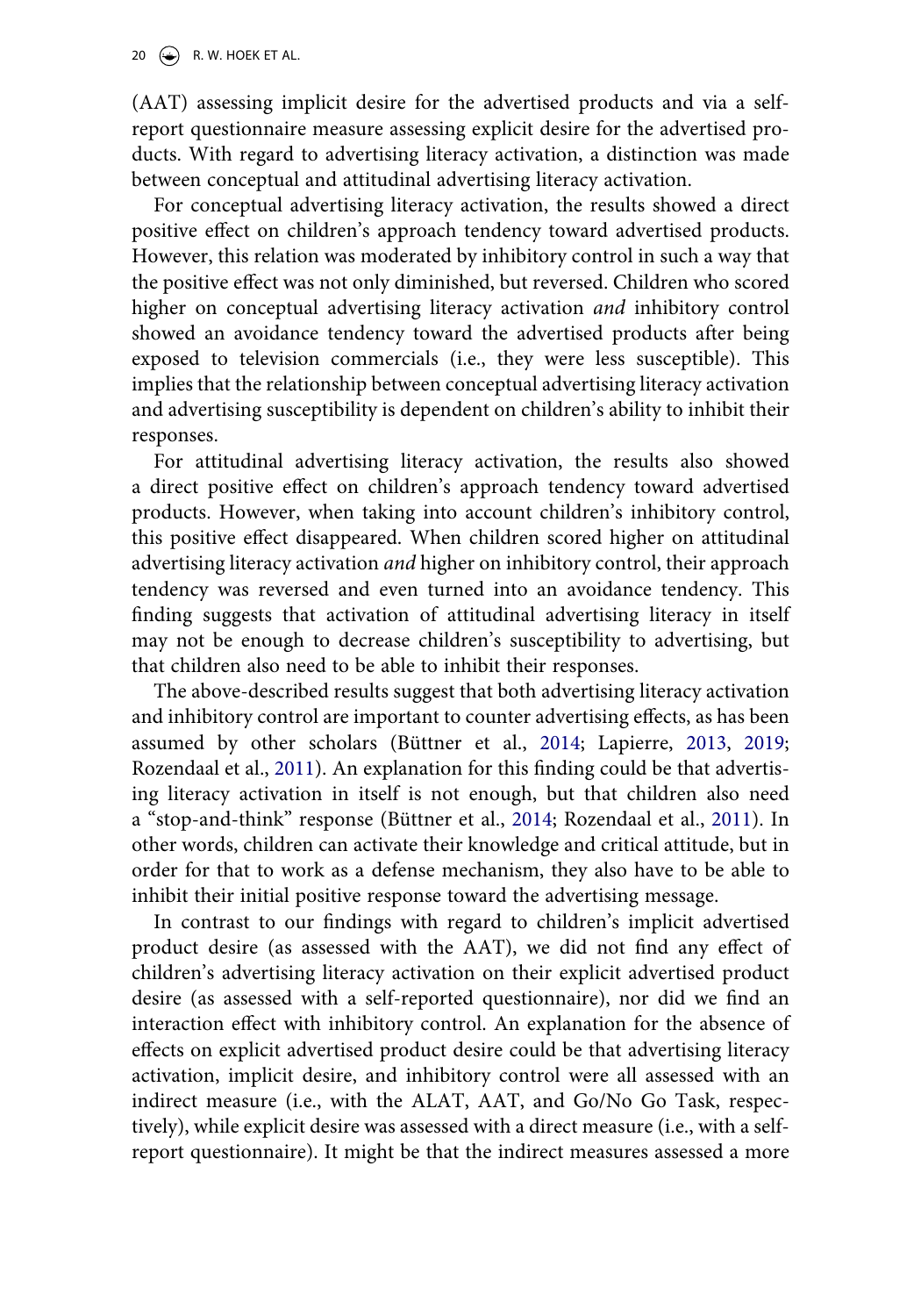subconscious level of mental processing, while the direct measure assessed a more conscious level of mental processing (Fazio & Olson, [2003](#page-27-8)).

<span id="page-21-3"></span><span id="page-21-1"></span><span id="page-21-0"></span>Although it is possible that these conscious and subconscious mental processes are related, this is not necessarily the case (Nosek, [2007](#page-28-11)). For instance, in research on racial prejudice and stereotypes, the results on direct and indirect measures differ, presumably due to social desirability effects in the direct measures (e.g., Devine, Plant, Amodio, Harmon-Jones, & Vance, [2002](#page-26-15); Dovidio, Kawakami, & Gaertner, [2002](#page-27-12)). In the current study, the indirect measures all provide an assessment of subconscious mental processing, with tasks focusing on response accuracy and speed. On the other hand, the direct measure provides children the opportunity to evaluate and think about their answers, as they are not under any time pressure. It is plausible that no relation between indirect and direct measures was observed because these measures capture different levels of mental processing. Furthermore, it might be possible that, in order to detect significant relationships between variables assessed on different levels of mental processing, more statistical power is needed. Post hoc power analysis revealed that the power was low for the model with product desire as dependent variable, meaning these null findings need to be interpreted with caution. As this study is a first step in investigating the relation between advertising literacy activation, inhibitory control, and susceptibility to advertising, replication is needed to test the robustness of the results.

<span id="page-21-2"></span>To our knowledge, the only other study that focused on the relation between advertising literacy, executive function, and advertising susceptibility was by Lapierre ([2019\)](#page-28-3). In his study, Lapierre found a direct effect of executive function on children's advertising susceptibility, but did not find an interaction-effect between conceptual advertising literacy and executive function on advertising susceptibility. Both findings are contradictory to our findings, as we did not find the direct effect, but we did find the interaction-effect of executive function. There are several explanations. First, it is possible that we did not find a direct effect of executive function because we only looked at one dimension of executive control, namely inhibitory control, while Lapierre ([2019](#page-28-3)) used a measure of executive function that included all three dimensions (i.e., inhibitory control, working memory, and cognitive flexibility). It is conceivable that, in order to find any direct effects of executive function, a more comprehensive measurement of this concept is needed. Second, it is possible that Lapierre did find a direct effect of executive function, because Lapierre relied on parental reports for both executive function and susceptibility. It could be that parents over reported their child's executive function and/or under reported their susceptibility to advertising, due to positivity bias (López-Pérez & Wilson, [2015\)](#page-28-12). Finally, a possible explanation for why we did find an interaction-effect in our study, whereas Lapierre [\(2019](#page-28-3)) did not, is that we measured advertising literacy activation instead of dispositional advertising literacy. It might be that executive function can only moderate the relation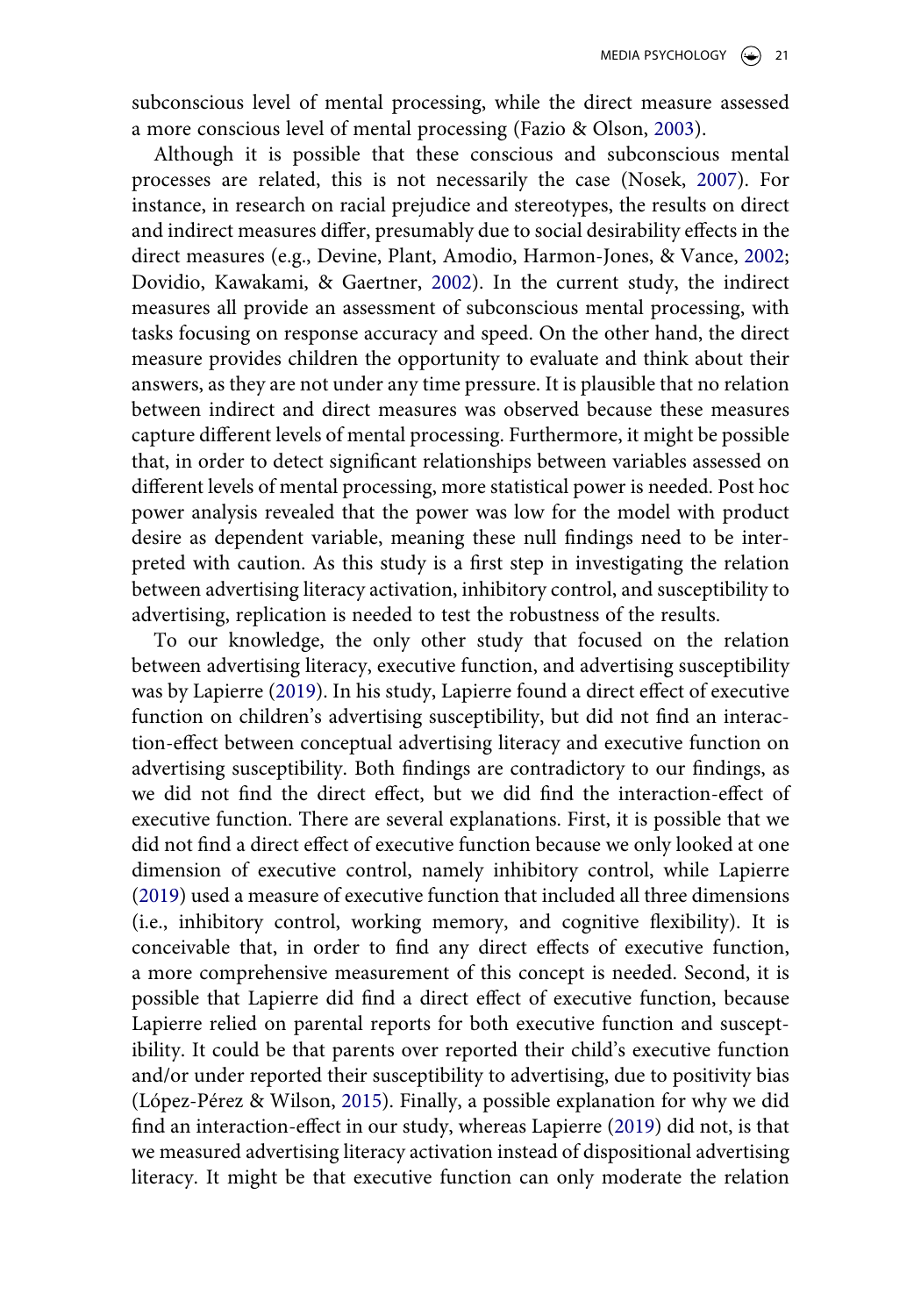between advertising literacy and advertising susceptibility when children's advertising literacy is actually *activated*. If children do not activate their literacy, they will not use it as a defense mechanism and, therefore, inhibitory control cannot moderate the relation between dispositional advertising literacy and advertising susceptibility.

#### *Limitations and suggestions for future research*

The most important strength of our study lies in the use of both direct and indirect measures. Combining both levels of measurement provides more insights in the mental processes that are ongoing during advertising exposure. Therefore, this study has contributed to the knowledge regarding conscious and subconscious processes that are at play when children are exposed to advertising. However, it would have been better if all three concepts were assessed on both a direct *and* an indirect level in order to obtain a more complete image of the relation between advertising literacy activation, advertising susceptibility and the moderating role of inhibitory control at conscious and subconscious levels. Future research should take this into account and preferably include both direct and indirect measures for all variables in one study.

A limitation of the current study is the limited age range of the participating children (i.e., all children were between 10 and 13 years old). Children gradually develop their conceptual and attitudinal advertising literacy from the age of 7. From this age, advertising literacy evolves from simple to more sophisticated knowledge and belief about the nature and working of advertising (Friestad & Wright, [1994;](#page-27-6) Hudders et al., [2017](#page-27-2); John, [1999;](#page-27-0) Rozendaal et al., [2011](#page-29-0)). Although advertising literacy is, in general, relatively well developed among children from the age of 10 (Rozendaal et al., [2011\)](#page-29-0), research has shown that children still not have acquired an adult-like level of advertising literacy at the age of 12 (Rozendaal, Buijzen, & Valkenburg, [2010](#page-29-13)). Furthermore, executive function also develops throughout childhood and keeps developing well into and even beyond adolescence (Best & Miller, [2010](#page-26-11); Diamond, [2013](#page-27-5)). Replicating this study with children from a broader age range will provide more insights in the relation between different levels of advertising literacy (activation), executive control, and advertising susceptibility from a developmental perspective.

<span id="page-22-1"></span><span id="page-22-0"></span>The scope of the current study is limited to television advertising. Television commercials are often very explicit in nature, making it relatively easy for children to recognize the commercial intent of the advertising message (Rozendaal et al., [2010\)](#page-29-13). In the last few years, children are spending less time watching television and more time online (Ofcom, [2019;](#page-28-13) Pew Research Center, [2018](#page-28-14)). Advertisers have also noticed this switch and are increasingly targeting children online by, for instance, advertising in online videos (Kids digital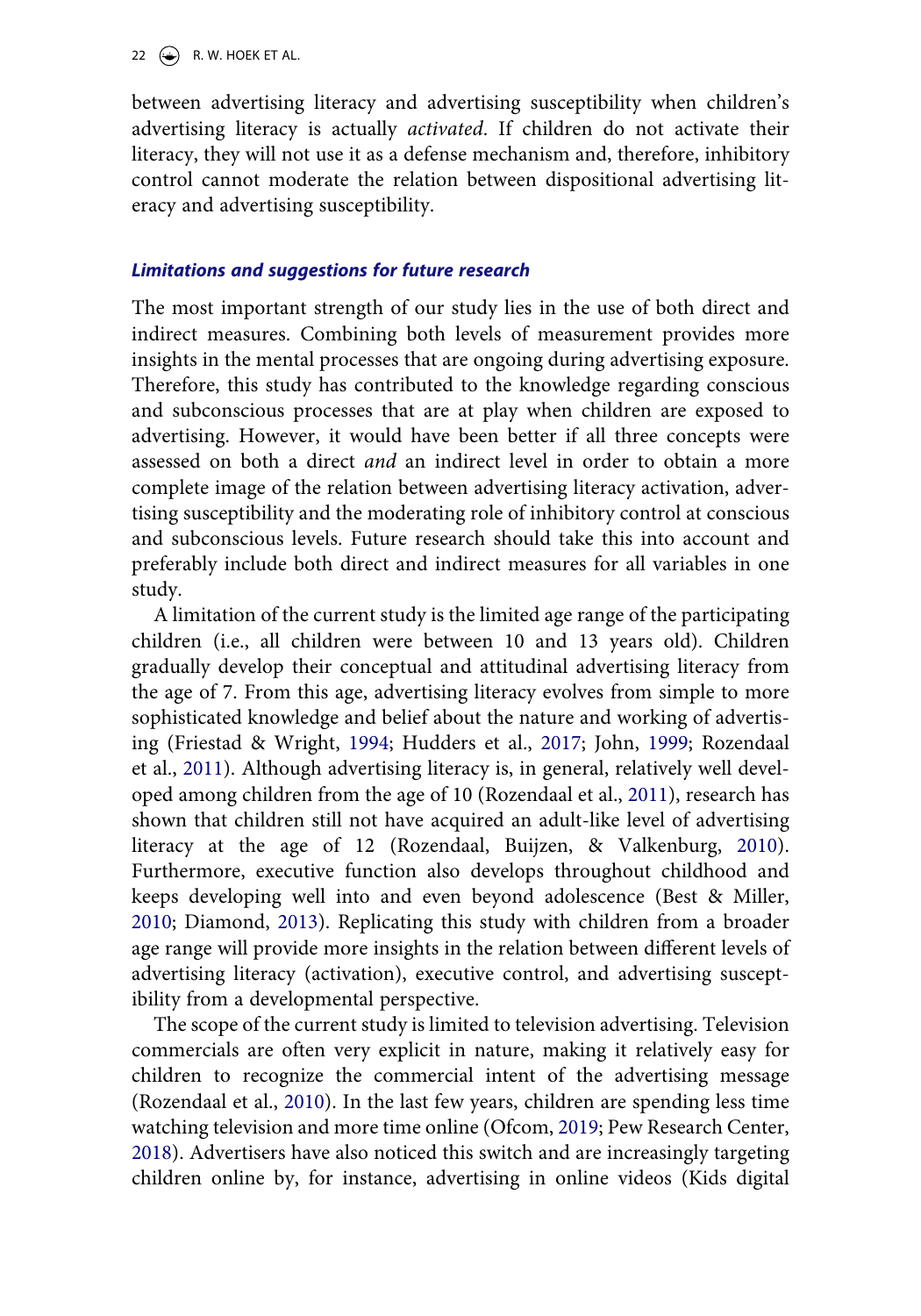<span id="page-23-4"></span><span id="page-23-3"></span><span id="page-23-0"></span>media report, [2019](#page-27-13)). Advertising in online videos is often embedded, meaning the commercial message is integrated in the entertainment content. This integration makes it difficult for children to recognize the commercial intent of the message (Hoek, Rozendaaal, Van Schie, Van Reijmersdal, & Buijzen, [2020](#page-27-14); De Jans et al., [2019;](#page-26-7) Owen, Lewis, Auty, & Buijzen, [2013](#page-28-15)). For this reason, children may be less inclined to activate their advertising literacy when they are exposed to this type of advertising. The moderating effect of inhibitory control on the relation between advertising literacy activation and susceptibility to advertising, as was tested in the current study, may therefore be different for embedded advertising. Future research could investigate these relations for new forms of advertising targeting children.

<span id="page-23-7"></span><span id="page-23-6"></span><span id="page-23-2"></span><span id="page-23-1"></span>A second suggestion is to include physiological measures in future research, such as visual attention measures (Holmberg, [2016;](#page-27-10) Samson & Buijzen, [2020](#page-29-14); Van Reijmersdal et al., [2020](#page-29-15)). Previous studies showed that children with increased inhibitory control pay less attention to visually attractive advertising messages (Holmberg, Holmqvist, & Sandberg, [2015](#page-27-15); Holmberg, Sandberg, & Holmqvist, [2014\)](#page-27-16). Lower levels of visual attention may lead to lower levels of susceptibility. In future research these two research lines could be combined. By including physiological measures in research on children's susceptibility to advertising the extent to which visual attention can be linked to advertising literacy activation and advertising susceptibility can be investigated.

<span id="page-23-5"></span>Another suggestion for future research is to adapt the Go/No Go Task that was used in our study. In the current task, the ratio of Go and No Go trials was 1:1, meaning that children had to give a response in half of the trials and had to inhibit their response in the other half of the trials. Although this ratio is has been used in other studies (e.g., Perner, Lang, & Kloo, [2002\)](#page-28-16), a different ratio, in which the No Go trials are less common, might have been preferable. The Go/No Go Task is commonly used to assess inhibition control. In order to measure inhibition as accurately as possible, inhibiting a response has to become challenging (i.e., it has to be relatively hard to inhibit a response). Response inhibition is more difficult if the participant's default response is to generate a motor action. A more uneven distribution of Go/No Go trials (with many more Go trials than No Go trials) might be more suitable to assess inhibitory control. Although the current version of the Go/No Go Task was effective in determining individual differences in response inhibition, future research could include Go/No Go Tasks in which the ratio of Go/No Go trials is at least 3:1. Additionally, inhibitory control scores may vary considerably between children in the sample, especially when the study is done within a broader age range. The current study did not show significant variation in inhibitory control scores, but future studies may. If that is the case, it is recommended to include the participant as a random variable in the statistical modeling in order to reduce any possible problems with individual variation.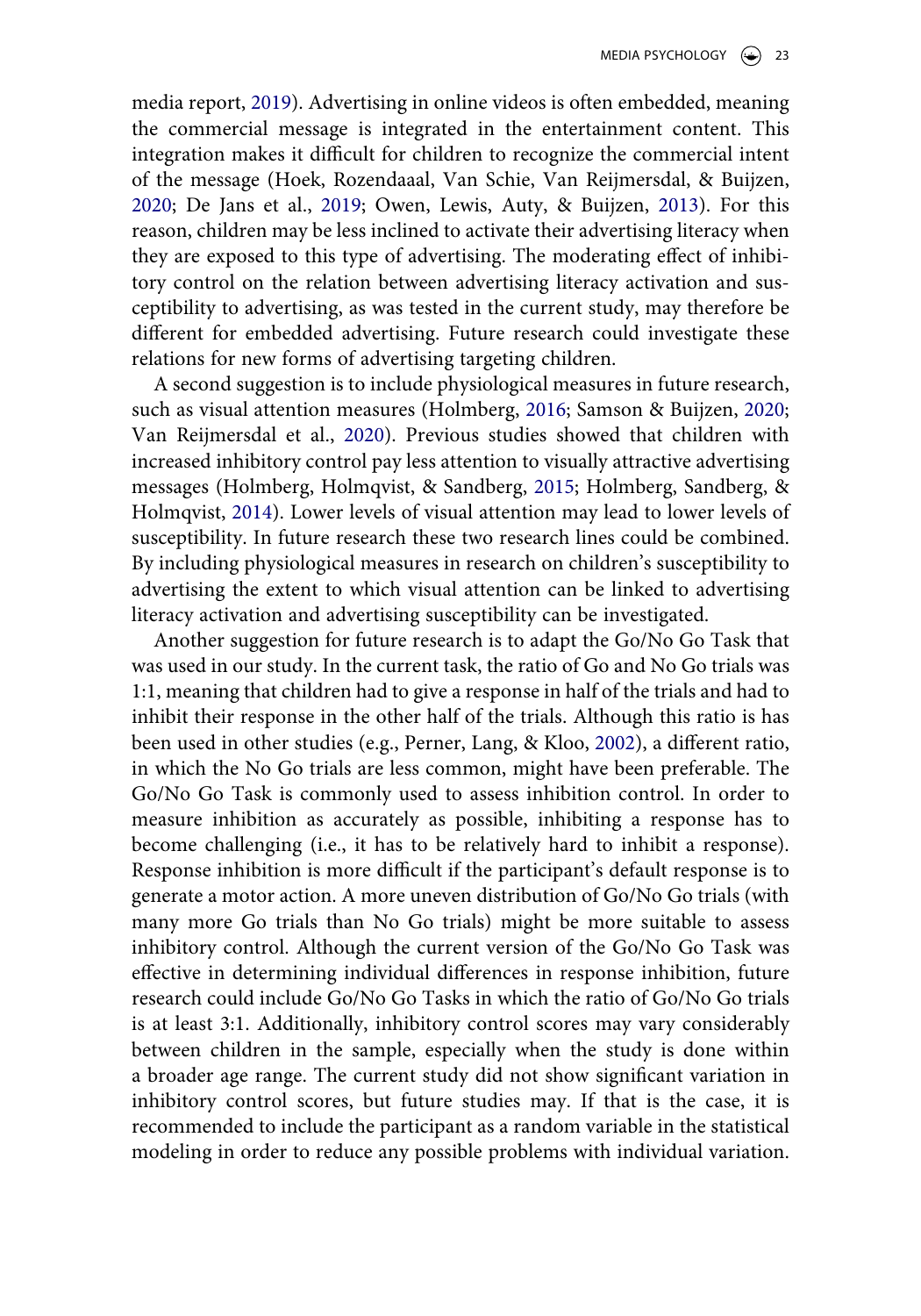### **Implications**

This study has both scientific and practical implications. First, when looking more specifically at the relation between advertising literacy and susceptibility, this study shows that both advertising literacy activation and inhibitory control are important to counter advertising susceptibility. Scholars who study the effects of children's advertising literacy activation on their susceptibility to advertising should, therefore, include inhibitory control (or executive control) as a possible moderator. This finding is also important for policy makers. Many countries implement media literacy programs in children's school curricula and these programs often include advertising literacy training. Based on our results, it might be advisable to not only include general advertising literacy skills in these programs, but to also teach children how to activate this literacy when they are exposed to advertising *and* to focus more on children's inhibitory control skills.

Second, on a more general note, this study shows that it is important to take individual differences into account when studying the effect of advertising literacy activation on advertising susceptibility. Advertising literacy is often seen as a defense mechanism against (unintended) advertising effects, but the current study shows that this may not be true for all children. Therefore, scholars should consider individual differences (e.g., different levels of advertising literacy and inhibitory control) when researching this subject. From a more practical standpoint, this also has implications. If the relation between advertising literacy (activation) and advertising susceptibility differs for children depending on certain characteristics, than the (typical) "one size fits all" approach of advertising literacy programs may not be the suitable for all children. It might be better to develop programs that can be personalized, depending on a child's characteristics or preferences. Given the current technological developments (e.g., adaptive learning technologies), designing such programs might well be a future possibility.

<span id="page-24-1"></span><span id="page-24-0"></span>At this moment, there are simple ways for parents, educators, and other caregivers to assess children's inhibitory control (for examples, see Simpson & Carroll, [2019](#page-29-11)). Inhibitory control could be improved with training programs in schools (e.g., mindfulness programs, Razza, Bergen-Cico, & Raymond, [2015](#page-28-17); Schonert-Reichl et al., [2015\)](#page-29-16), in addition to advertising literacy programs. However, we acknowledge that educators already have a high workload. Therefore, it may be better to use adaptive programs that are integrated in the digital learning environment (e.g., programs that are developed for tablets). By including tests at the start of the program to assess children's level of inhibitory control, advertising literacy, and other relevant characteristics, a tailor-made curriculum can be created for each child, in which the focus lies on improving the skills that are less developed. For instance, a child who scores low on inhibitory control could receive mindfulness exercises while a child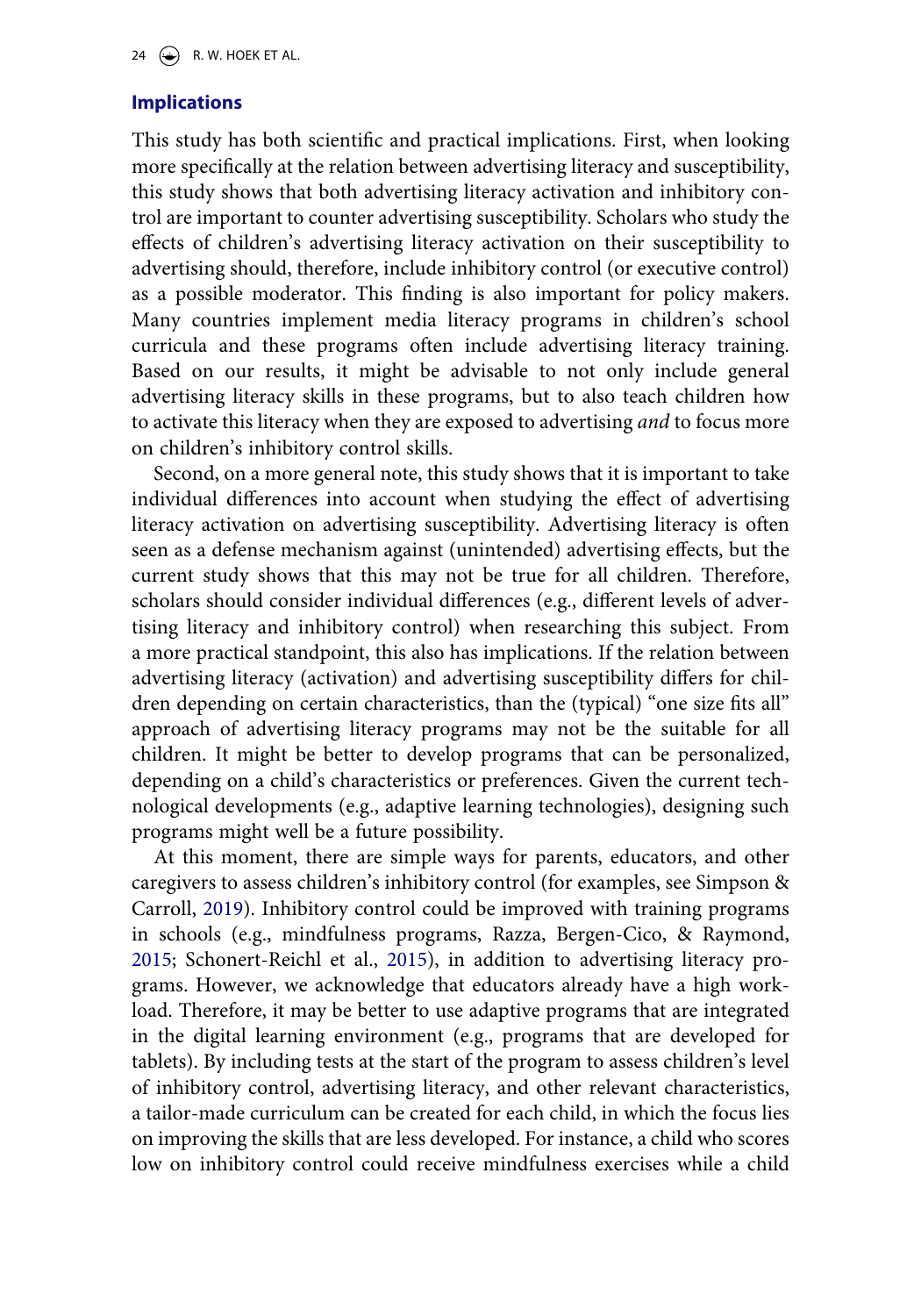who scores low on advertising literacy could receive exercises to recognize advertising messages.

Finally, this study has implications for the combination of measurement instruments at different functional levels. The results of our study show that it is important to assess theoretically related variables on the same (direct or indirect) measurement level. Not doing so (e.g., measuring the predictor variable on an indirect level and the outcome variable on a direct level) may result in null findings that are the result of the fact that these measurements asses different mental processes. It is important that scholars take this into account when designing their research involving direct and indirect measures.

In conclusion, our study shows that the relation between children's advertising literacy activation and advertising susceptibility is moderated by inhibitory control. Children who had high levels of conceptual and attitudinal advertising literacy activation *and* high levels of inhibitory control showed avoidance reactions to the advertised products. In contrast, children with higher levels of conceptual and attitudinal advertising literacy activation but *low* levels of inhibitory control were found to be attracted to the advertised products. These findings indicate that advertising literacy activation and inhibitory control are important factors that need to be considered in conjunction in order to counter advertising effects.

#### **Notes**

- <span id="page-25-1"></span>1. Jeugdjournaal is the name of a news broadcast especially for children in country of this study.
- <span id="page-25-2"></span>2. Journaal is the name of a regular news broadcast in the country of this study.

#### **Disclosure statement**

All authors declare that they have no conflict of interest.

#### **ORCID**

Rhianne W. Hoek **b** http://orcid.org/0000-0001-6358-2480 Hein T. van Schie D http://orcid.org/0000-0002-1149-5198 Moniek Buijzen D http://orcid.org/0000-0003-3780-0856

#### **References**

- <span id="page-25-0"></span>An, S., & Stern, S. ([2011\)](#page-4-0). Mitigating the effects of advergames on children. *Journal of Advertising*, *40*(1), 43–56. doi:[10.2753/JOA0091-3367400103](https://doi.org/10.2753/JOA0091-3367400103)
- <span id="page-25-3"></span>Archibald, S. J., & Kerns, K. A. [\(1999\)](#page-11-0). Identification and description of new tests of executive functioning in children. *Child Neuropsychology*, *5*(2), 115–129. doi:[10.1076/chin.5.2.115.3167](https://doi.org/10.1076/chin.5.2.115.3167)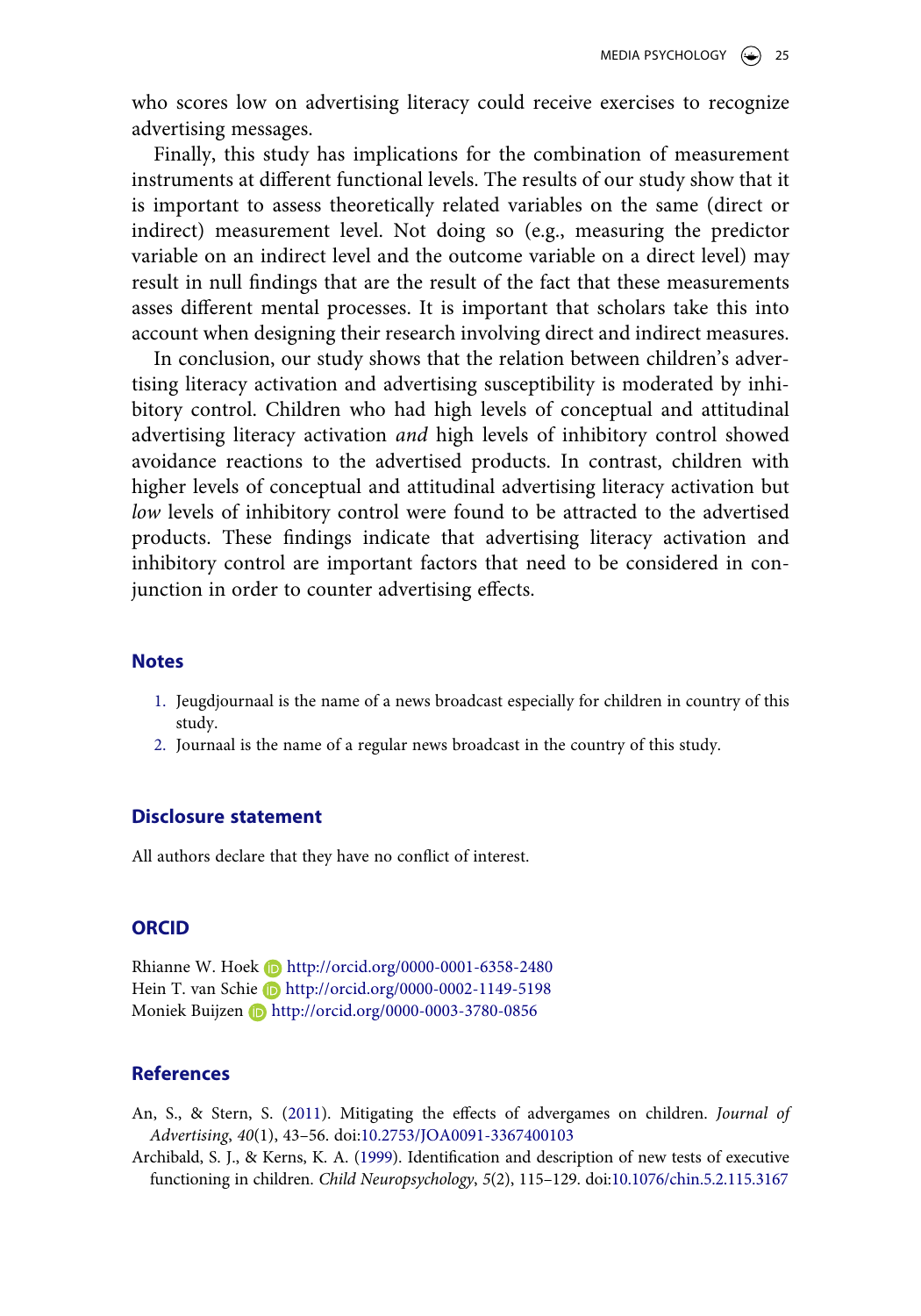- 26  $\left(\bigcirc\right)$  R. W. HOEK ET AL.
- <span id="page-26-5"></span>Atkinson, R. C., & Shiffrin, R. M. [\(1968](#page-3-0)). Human memory: A proposed system and its control processes. *The Psychology of Learning and Motivation*, *2*(5), 89–195. doi:[10.1111/](https://doi.org/10.1111/j.2007.0030-1299.15674.x)  [j.2007.0030-1299.15674.x](https://doi.org/10.1111/j.2007.0030-1299.15674.x)
- <span id="page-26-11"></span>Best, J. R., & Miller, P. H. ([2010](#page-6-0)). A developmental perspective on executive function. *Child Development*, *81*(6), 1641–1660. doi:[10.1111/j.1467-8624.2010.01499.x](https://doi.org/10.1111/j.1467-8624.2010.01499.x)
- <span id="page-26-8"></span>Boerman, S. C., & Van Reijmersdal, E. A. ([2020](#page-4-0)). Disclosing influencer marketing on YouTube to children: The moderating role of para-social relationship. *Frontiers in Psychology*, *10*  (January), 1–15. doi:[10.3389/fpsyg.2019.03042](https://doi.org/10.3389/fpsyg.2019.03042)
- <span id="page-26-14"></span>Boyland, E. J., Kavanagh-Safran, M., & Halford, J. C. G. [\(2015](#page-9-0)). Exposure to 'healthy' fast food meal bundles in television advertisements promotes liking for fast food but not healthier choices in children. *British Journal of Nutrition*, *113*(6), 1012–1018. doi:[10.1017/s0007114515000082](https://doi.org/10.1017/s0007114515000082)
- <span id="page-26-13"></span>Buijzen, M., Van Reijmersdal, E. A., & Owen, L. H. ([2010](#page-6-1)). Introducing the PCMC model: An investigative framework for young people's processing of commercialized media content. *Communication Theory*, *20*(4), 427–450. doi:[10.1111/j.1468-2885.2010.01370.x](https://doi.org/10.1111/j.1468-2885.2010.01370.x)
- <span id="page-26-3"></span>Büttner, O. B., Florack, A., & Serfas, B. G. [\(2014\)](#page-2-0). A dual-step and dual-process model of advertising effects: Implications for reducing the negative impact of advertising on children's consumption behaviour. *Journal of Consumer Policy*, *37*(2), 161–182. doi:[10.1007/s10603-](https://doi.org/10.1007/s10603-013-9250-0)  [013-9250-0](https://doi.org/10.1007/s10603-013-9250-0)
- <span id="page-26-10"></span>Carlson, S. M., Moses, L. J., & Breton, C. [\(2002\)](#page-6-2). How specific is the relation between executive function and theory of mind? Contributions of inhibitory control and working memory. *Infant and Child Development*, *11*(2), 73–92. doi:[10.1002/icd.298](https://doi.org/10.1002/icd.298)
- <span id="page-26-6"></span>Casey, B. J., Tottenham, N., Liston, C., & Durston, S. [\(2005\)](#page-3-1). Imaging the developing brain: What have we learned about cognitive development? *Trends in Cognitive Sciences*, *9*(3), 104–110. doi:[10.1016/j.tics.2005.01.011](https://doi.org/10.1016/j.tics.2005.01.011)
- <span id="page-26-12"></span>Crone, E. A., & Steinbeis, N. ([2017\)](#page-6-3). Neural perspectives on cognitive control development during childhood and adolescence. *Trends in Cognitive Sciences*, *21*(3), 205–215. doi:[10.1016/j.tics.2017.01.003](https://doi.org/10.1016/j.tics.2017.01.003)
- <span id="page-26-4"></span>Dahlén, M., & Edenius, M. [\(2007\)](#page-3-2). When is advertising advertising? Comparing responses to non-traditional and traditional advertising media. *Journal of Current Issues & Research in Advertising*, *29*(1), 33–42. doi:[10.1080/10641734.2007.10505206](https://doi.org/10.1080/10641734.2007.10505206)
- <span id="page-26-9"></span>De Houwer, J. ([2006\)](#page-5-0). What are implicit measures and why are we using them? In R. W. Wiers & A. W. Stacy (Eds.), *Handbook of implicit cognition and addiction* (pp. 11–29). Thousand Oaks, CA: SAGE Publications, Inc. doi:[10.4135/9781412976237.n2](https://doi.org/10.4135/9781412976237.n2)
- <span id="page-26-7"></span>De Jans, S., Cauberghe, V., & Hudders, L. ([2019](#page-4-1)). How an advertising disclosure alerts young adolescents to sponsored vlogs: The moderating role of a peer-based advertising literacy intervention through an informational vlog. *Journal of Advertising*, *47*(4), 309–325. doi:[10.1080/](https://doi.org/10.1080/00913367.2018.1539363)  [00913367.2018.1539363](https://doi.org/10.1080/00913367.2018.1539363)
- <span id="page-26-1"></span>De Jans, S., Hudders, L., & Cauberghe, V. ([2017](#page-2-1)). Advertising literacy training: The immediate versus delayed effects on children's responses to product placement. *European Journal of Marketing*, *51*(11/12), 2156–2174. doi:[10.1108/EJM-08-2016-0472](https://doi.org/10.1108/EJM-08-2016-0472)
- <span id="page-26-0"></span>De Jans, S., Van de Sompel, D., Hudders, L., & Cauberghe, V. [\(2019](#page-1-1)). Advertising targeting young children: An overview of 10 years of research (2006–2016). *International Journal of Advertising*, *38*(2), 173–206. doi:[10.1080/02650487.2017.1411056](https://doi.org/10.1080/02650487.2017.1411056)
- <span id="page-26-2"></span>De Pauw, P., Hudders, L., & Cauberghe, V. [\(2017](#page-2-2)). Disclosing brand placement to young children. *International Journal of Advertising*, *37*(4), 508–525. doi:[10.1080/02650487.2017.1335040](https://doi.org/10.1080/02650487.2017.1335040)
- <span id="page-26-15"></span>Devine, P. G., Plant, E. A., Amodio, D. M., Harmon-Jones, E., & Vance, S. L. ([2002\)](#page-21-0). The regulation of explicit and implicit race bias: The role of motivations to respond without prejudice. *Journal of Personality and Social Psychology*, *82*(5), 835–848. doi:[10.1037/0022-](https://doi.org/10.1037/0022-3514.82.5.835)  [3514.82.5.835](https://doi.org/10.1037/0022-3514.82.5.835)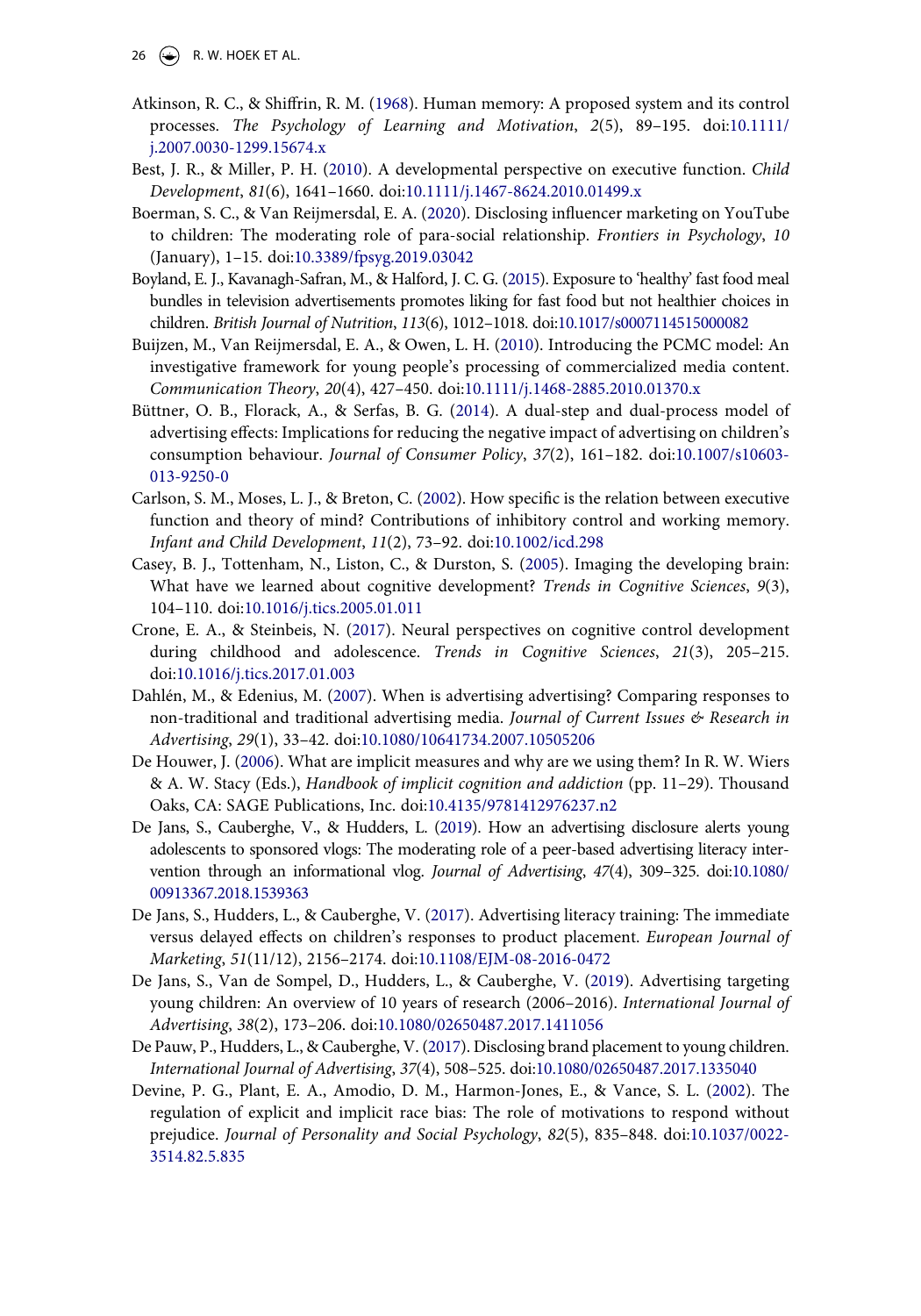- <span id="page-27-5"></span>Diamond, A. [\(2013\)](#page-2-3). Executive functions. *Annual Review of Psychology*, *64*(1), 135–168. doi:[10.1146/annurev-psych-113011-143750](https://doi.org/10.1146/annurev-psych-113011-143750)
- <span id="page-27-12"></span>Dovidio, J. F., Kawakami, K., & Gaertner, S. L. [\(2002](#page-21-1)). Implicit and explicit prejudice and interracial interaction. *Journal of Personality and Social Psychology*, *82*(1), 62–68. doi:[10.1037/0022-3514.82.1.62](https://doi.org/10.1037/0022-3514.82.1.62)
- <span id="page-27-7"></span>Evans, N. J., & Park, D. [\(2015\)](#page-3-2). Rethinking the persuasion knowledge model: Schematic antecedents and associative outcomes of persuasion knowledge activation for covert advertising. *Journal of Current Issues and Research in Advertising*, *36*(2), 157–176. doi:[10.1080/10641734.2015.1023873](https://doi.org/10.1080/10641734.2015.1023873)
- <span id="page-27-8"></span>Fazio, R. H., & Olson, M. A. [\(2003\)](#page-5-1). Implicit measures in social cognition research: Their meaning and use. *Annual Review of Psychology*, *54*(1), 297–327. doi:[10.1146/annurev.](https://doi.org/10.1146/annurev.psych.54.101601.145225) [psych.54.101601.145225](https://doi.org/10.1146/annurev.psych.54.101601.145225)
- <span id="page-27-6"></span>Friestad, M., & Wright, P. ([1994\)](#page-3-3). The persuasion knowledge model: How people cope with persuasion attempts. *Journal of Consumer Research*, *21*(1), 1–31. doi:[10.1086/209380](https://doi.org/10.1086/209380)
- <span id="page-27-3"></span>Hoek, R. W., Rozendaal, E., Van Schie, H., & Buijzen, M. ([2020\)](#page-2-4). Development and testing of the advertising literacy activation task: an indirect measurement instrument for children aged 7–13 years old, Media Psychology, doi:[doi: 10.1080/15213269.2020.1817090](https://doi.org/doi: 10.1080/15213269.2020.1817090)
- <span id="page-27-14"></span>Hoek, R. W., Rozendaal, E., van Schie, H. T., Van Reijmersdal, E. A., & Buijzen, M. [\(2020](#page-23-0)). Testing the effectiveness of a disclosure in activating children's advertising literacy in the context of embedded advertising in vlogs. Frontiers in Psychology, 11, 1–16. doi:[10.3389/fpsyg.2020.00451](https://doi.org/10.3389/fpsyg.2020.00451)
- <span id="page-27-10"></span>Holmberg, N. ([2016\)](#page-6-4). *Effects of online advertising on children ' s visual attention and task performance during free and goal-directed internet use: A media psychology approach to children's website interaction and advert distraction*. Lund. doi:[10.13140/RG.2.2.34031.64168](https://doi.org/10.13140/RG.2.2.34031.64168)
- <span id="page-27-15"></span>Holmberg, N., Holmqvist, K., & Sandberg, H. [\(2015](#page-23-1)). Children's attention to online adverts is related to low-level saliency factors and individual level of gaze control. *Journal of Eye Movement Research*, *8*(2), 1–10. doi:[10.16910/jemr.8.2.2](https://doi.org/10.16910/jemr.8.2.2)
- <span id="page-27-16"></span>Holmberg, N., Sandberg, H., & Holmqvist, K. ([2014](#page-23-2)). Advert saliency distracts children's visual attention during task-oriented internet use. *Frontiers in Psychology*, *5*, 1–11. doi:[10.3389/](https://doi.org/10.3389/fpsyg.2014.00051) [fpsyg.2014.00051](https://doi.org/10.3389/fpsyg.2014.00051)
- <span id="page-27-2"></span>Hudders, L., De Pauw, P., Cauberghe, V., Panic, K., Zarouali, B., & Rozendaal, E. [\(2017\)](#page-2-5). Shedding new light on how advertising literacy can affect children's processing of embedded advertising formats: A future research agenda. *Journal of Advertising*, *46*(2), 333–349. doi:[10.1080/00913367.2016.1269303](https://doi.org/10.1080/00913367.2016.1269303)
- <span id="page-27-0"></span>John, D. R. ([1999\)](#page-1-1). Consumer socialization of children: A retrospective look at twenty-five years of research. *Journal of Consumer Research*, *26*(3), 183–213. doi:[10.1086/209559](https://doi.org/10.1086/209559)
- <span id="page-27-9"></span>Kassai, R., Futo, J., Demetrovics, Z., & Takacs, Z. K. ([2019](#page-5-2)). A meta-analysis of the experimental evidence on the near- and far-transfer effects among children's executive function skills. *Psychological Bulletin*, *145*(2), 165–188. doi:[10.1037/bul0000180](https://doi.org/10.1037/bul0000180)
- <span id="page-27-13"></span>Kids digital media report. ([2019](#page-23-3)). Retrieved from [https://content.superawesome.com/pwc-kids](https://content.superawesome.com/pwc-kids-digital-advertising-report-2019) [-digital-advertising-report-2019](https://content.superawesome.com/pwc-kids-digital-advertising-report-2019)
- <span id="page-27-11"></span>Klein, A. M., Becker, E. S., & Rinck, M. ([2011\)](#page-8-1). Approach and avoidance tendencies in spider fearful children: The approach-avoidance task. *Journal of Child and Family Studies*, *20*(2), 224–231. doi:[10.1007/s10826-010-9402-7](https://doi.org/10.1007/s10826-010-9402-7)
- <span id="page-27-1"></span>Kunkel, D., Wilcox, B. L., Cantor, J., Palmer, E., Linn, S., & Dowrick, P. [\(2004\)](#page-1-1). *Report of the APA Task Force on advertising and children*. Washington, DC: American Psychological Association.
- <span id="page-27-4"></span>Lapierre, M. A. [\(2013](#page-2-6)). Development and persuasion processing: An investigation of children's advertising susceptibility and understanding. *Publicly Accessible Penn Dissertations*. Retrieved from <http://repository.upenn.edu/edissertations/770>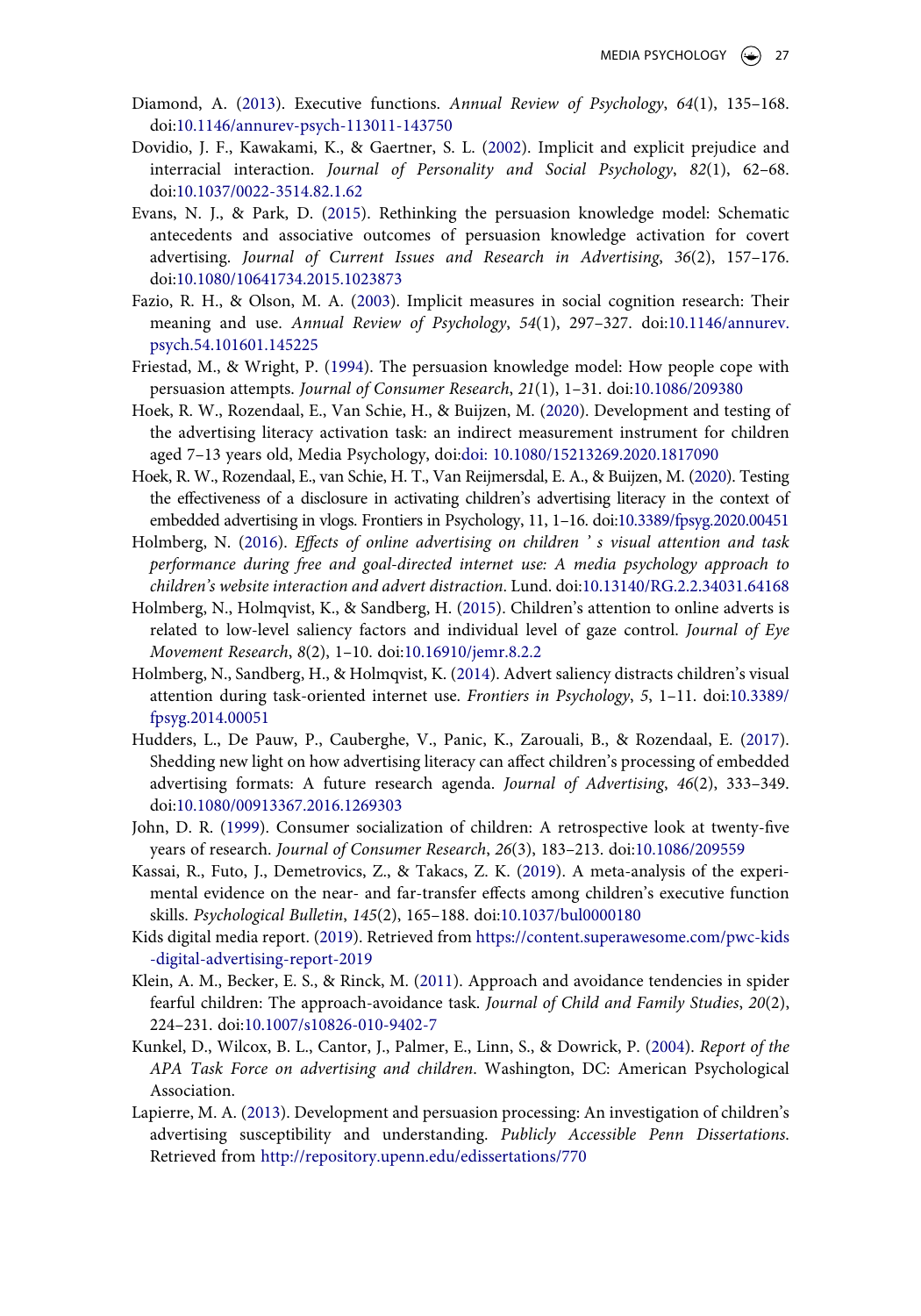28  $\left(\bigcirc\right)$  R. W. HOEK ET AL.

- <span id="page-28-3"></span>Lapierre, M. A. ([2019](#page-2-0)). Advertising literacy and executive function: Testing their influence on children's consumer behavior. *Media Psychology*, *22*(1), 39–59. doi:[10.1080/15213269.2017.](https://doi.org/10.1080/15213269.2017.1345638)  [1345638](https://doi.org/10.1080/15213269.2017.1345638)
- <span id="page-28-4"></span>Lapierre, M. A., & Rozendaal, E. ([2019\)](#page-2-7). A cross-national study examining the role of executive function and emotion regulation in the relationship between children's television exposure and consumer behavior. *Journal of Youth and Adolescence*, *48*(10), 1980–2004. doi:[10.1007/](https://doi.org/10.1007/s10964-019-01119-7) [s10964-019-01119-7](https://doi.org/10.1007/s10964-019-01119-7)
- <span id="page-28-9"></span>Leys, C., Ley, C., Klein, O., Bernard, P., & Licata, L. ([2013\)](#page-11-1). Detecting outliers: Do not use standard deviation around the mean, use absolute deviation around the median. *Journal of Experimental Social Psychology*, *49*(4), 764–766. doi:[10.1016/j.jesp.2013.03.013](https://doi.org/10.1016/j.jesp.2013.03.013)
- <span id="page-28-0"></span>Livingstone, S., & Helsper, E. J. [\(2006](#page-1-2)). Does advertising literacy mediate the effects of advertising on children? A critical examination of two linked research literatures in relation to obesity and food choice. *Journal of Communication*, *56*(3), 560–584. doi:[10.1111/j.1460-](https://doi.org/10.1111/j.1460-2466.2006.00301.x)  [2466.2006.00301.x](https://doi.org/10.1111/j.1460-2466.2006.00301.x)
- <span id="page-28-12"></span>López-Pérez, B., & Wilson, E. L. [\(2015](#page-21-2)). Parent-child discrepancies in the assessment of children's and adolescents' happiness. *Journal of Experimental Child Psychology*, *139*, 249–255. doi:[10.1016/j.jecp.2015.06.006](https://doi.org/10.1016/j.jecp.2015.06.006)
- <span id="page-28-7"></span>Moore, E. S., & Lutz, R. J. [\(2000](#page-9-1)). Children, advertising, and product experiences: A multimethod inquiry. *Journal of Consumer Research*, *27*(1), 31–48. doi:[10.1086/314307](https://doi.org/10.1086/314307)
- <span id="page-28-5"></span>Moses, L. J., & Baldwin, D. A. ([2005\)](#page-2-7). What can the study of cognitive development reveal about children's ability to appreciate and cope with advertising? *Journal of Public Policy & Marketing*, *24*(2), 186–201. doi:[10.1509/jppm.2005.24.2.186](https://doi.org/10.1509/jppm.2005.24.2.186)
- <span id="page-28-10"></span>Newman, J. P., & Kosson, D. S. [\(2005\)](#page-11-2). Passive avoidance learning in psychopathic and nonpsychopathic offenders. *Journal of Abnormal Psychology*, *95*(3), 252–256. doi:[10.1037/](https://doi.org/10.1037/0021-843x.95.3.252) [0021-843x.95.3.252](https://doi.org/10.1037/0021-843x.95.3.252)
- <span id="page-28-11"></span>Nosek, B. A. [\(2007](#page-21-3)). Implicit – Explicit relations. *Current Directions in Psychological Science*, *16*  (2), 65–69. doi:[10.1111/j.1467-8721.2007.00477.x](https://doi.org/10.1111/j.1467-8721.2007.00477.x)
- <span id="page-28-13"></span>Ofcom. [\(2019\)](#page-22-0). Children and parents: Media use and attitudes report 2018. Retrieved from [https://www.ofcom.org.uk/\\_\\_data/assets/pdf\\_file/0024/134907/Children-and-Parents-](https://www.ofcom.org.uk/__data/assets/pdf_file/0024/134907/Children-and-Parents-Media-Use-and-Attitudes-2018.pdf)[Media-Use-and-Attitudes-2018.pdf](https://www.ofcom.org.uk/__data/assets/pdf_file/0024/134907/Children-and-Parents-Media-Use-and-Attitudes-2018.pdf)
- <span id="page-28-1"></span>Opree, S. J., & Rozendaal, E. [\(2013](#page-2-5)). The advertising literacy of primary school aged children. *Advances in Advertising Research*, *IV*, 191–201. doi:[10.1007/978-3-658-02365-2](https://doi.org/10.1007/978-3-658-02365-2)
- <span id="page-28-15"></span>Owen, L., Lewis, C., Auty, S., & Buijzen, M. [\(2013](#page-23-4)). Is children's understanding of nontraditional advertising comparable to their understanding of television advertising? *Journal of Public Policy & Marketing*, *32*(2), 195–206. doi:[10.1509/jppm.09.003](https://doi.org/10.1509/jppm.09.003)
- <span id="page-28-2"></span>Panic, K., Cauberghe, V., & De Pelsmacker, P. ([2013\)](#page-2-8). Comparing TV ads and advergames targeting children: The impact of persuasion knowledge on behavioral responses. *Journal of Advertising*, *42*(2–3), 264–273. doi:[10.1080/00913367.2013.774605](https://doi.org/10.1080/00913367.2013.774605)
- <span id="page-28-8"></span>Peirce, J., Gray, J. R., Simpson, S., MacAskill, M., Höchenberger, R., Sogo, H., . . . Lindeløv, J. K. [\(2019\)](#page-10-1). PsychoPy2: Experiments in behavior made easy. *Behavior Research Methods*, *51*(1), 195–203. doi:[10.3758/s13428-018-01193-y](https://doi.org/10.3758/s13428-018-01193-y)
- <span id="page-28-16"></span>Perner, J., Lang, B., & Kloo, D. [\(2002\)](#page-23-5). Theory of mind and self-control: More than a common problem of inhibition. *Child Development*, *73*(3), 752–767. doi:[10.1111/1467-8624.00436](https://doi.org/10.1111/1467-8624.00436)
- <span id="page-28-14"></span>Pew Research Center. ([2018\)](#page-22-0). Teens, social media & technology 2018. Retrieved from [https://](https://www.pewinternet.org/2018/05/31/teens-social-media-technology-2018/) [www.pewinternet.org/2018/05/31/teens-social-media-technology-2018/](https://www.pewinternet.org/2018/05/31/teens-social-media-technology-2018/)
- <span id="page-28-17"></span>Razza, R. A., Bergen-Cico, D., & Raymond, K. [\(2015](#page-24-0)). Enhancing preschoolers' self-regulation via mindful yoga. *Journal of Child and Family Studies*, *24*(2), 372–385. doi:[10.1007/s10826-](https://doi.org/10.1007/s10826-013-9847-6)  [013-9847-6](https://doi.org/10.1007/s10826-013-9847-6)
- <span id="page-28-6"></span>Roedder, D. L. ([1981](#page-3-4)). Age differences in children's responses to television advertising: An information-processing approach. *Journal of Consumer Research*, *8*(2), 144–153. doi:[10.1086/208850](https://doi.org/10.1086/208850)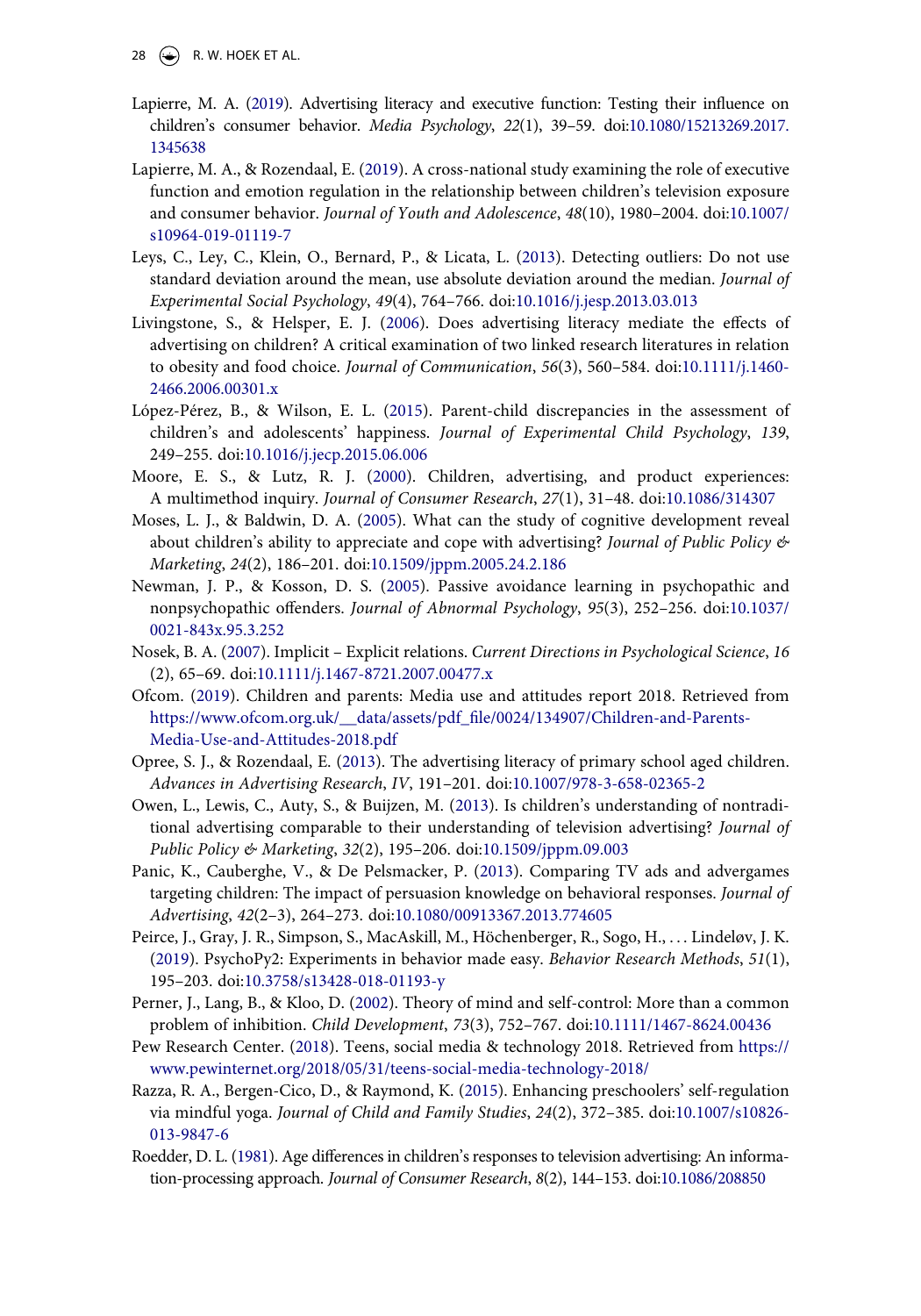- <span id="page-29-4"></span>Rozendaal, E., Buijs, L., & Van Reijmersdal, E. A. [\(2016](#page-2-1)). Strengthening children's advertising defenses: The effects of forewarning of commercial and manipulative intent. *Frontiers in Psychology*, *7*, 1186. doi:[10.3389/fpsyg.2016.01186](https://doi.org/10.3389/fpsyg.2016.01186)
- <span id="page-29-7"></span>Rozendaal, E., Buijzen, M., & Valkenburg, P. ([2009](#page-4-2)). Do children's cognitive advertising defenses reduce their desire for advertised products? *Communications*, *34*(3), 287–303. doi:[10.1515/COMM.2009.018](https://doi.org/10.1515/COMM.2009.018)
- <span id="page-29-13"></span>Rozendaal, E., Buijzen, M., & Valkenburg, P. [\(2010\)](#page-22-1). Comparing children's and adults' cognitive advertising competences in the Netherlands. *Journal of Children and Media*, *4*  (1), 77–89. doi:[10.1080/17482790903407333](https://doi.org/10.1080/17482790903407333)
- <span id="page-29-1"></span>Rozendaal, E., Buijzen, M., & Valkenburg, P. M. ([2012\)](#page-2-9). Think-aloud process superior to Thought-listing in increasing children's critical processing of advertising. *Human Communication Research*, *38*(2), 199–221. doi:[10.1111/j.1468-2958.2011.01425.x](https://doi.org/10.1111/j.1468-2958.2011.01425.x)
- <span id="page-29-8"></span>Rozendaal, E., & Figner, B. ([2019\)](#page-4-2). Effectiveness of a school-based intervention to empower children to cope with advertising. *Journal of Media Psychology: Theories, Methods, and Applications*. doi:[10.1027/1864-1105/a000262](https://doi.org/10.1027/1864-1105/a000262)
- <span id="page-29-0"></span>Rozendaal, E., Lapierre, M. A., Van Reijmersdal, E. A., & Buijzen, M. [\(2011\)](#page-1-3). Reconsidering advertising literacy as a defense against advertising effects. *Media Psychology*, *14*(4), 333–354. doi:[10.1080/15213269.2011.620540](https://doi.org/10.1080/15213269.2011.620540)
- <span id="page-29-12"></span>Rozendaal, E., Opree, S. J., & Buijzen, M. [\(2016](#page-14-0)). Development and validation of a survey instrument to measure children's advertising literacy. *Media Psychology*, *19*(1), 72–100. doi:[10.1080/15213269.2014.885843](https://doi.org/10.1080/15213269.2014.885843)
- <span id="page-29-2"></span>Rozendaal, E., Slot, N., Van Reijmersdal, E. A., & Buijzen, M. ([2013\)](#page-2-10). Children's responses to advertising in social games. *Journal of Advertising*, *42*(2–3), 142–154. doi:[10.1080/](https://doi.org/10.1080/00913367.2013.774588) [00913367.2013.774588](https://doi.org/10.1080/00913367.2013.774588)
- <span id="page-29-14"></span>Samson, L., & Buijzen, M. [\(2020](#page-23-6)). Craving healthy foods?! How sensory appeals increase appetitive motivational processing of healthy foods in adolescents. *Media Psychology*, *23*  (2), 159–183. doi:[10.1080/15213269.2019.1584569](https://doi.org/10.1080/15213269.2019.1584569)
- <span id="page-29-16"></span>Schonert-Reichl, K. A., Oberle, E., Lawlor, M. S., Abbott, D., Thomson, K., Oberlander, T. F., & Diamond, A. ([2015](#page-24-1)). Enhancing cognitive and social-emotional development through a simple-to-administer mindfulness-based school program for elementary school children: A randomized controlled trial. *Developmental Psychology*, *51*(1), 52–66. doi:[10.1037/](https://doi.org/10.1037/a0038454)  [a0038454](https://doi.org/10.1037/a0038454)
- <span id="page-29-11"></span>Simpson, A., & Carroll, D. J. [\(2019](#page-6-5)). Understanding early inhibitory development: Distinguishing two ways that children use inhibitory control. *Child Development*, *90*(5), 1459–1473. doi:[10.1111/cdev.13283](https://doi.org/10.1111/cdev.13283)
- <span id="page-29-10"></span>Tamm, L., Menon, V., & Reiss, A. L. ([2002\)](#page-6-0). Maturation of brain fuction associated with response inhibition. *Journal of the American Academy of Child and Adolescent Psychiatry*, *41*  (10), 1231–1238. doi:[10.1097/01.CHI.0000020272.43550.5E](https://doi.org/10.1097/01.CHI.0000020272.43550.5E)
- <span id="page-29-6"></span>Uytun, M. C. ([2018\)](#page-3-5). Development period of prefrontal cortex. In A. Starcevic & B. Filipovic (Eds.), *Prefrontal Cortex*. Rijeka: IntechOpen. doi:[10.5772/intechopen.78697](https://doi.org/10.5772/intechopen.78697).
- <span id="page-29-5"></span>Valkenburg, P. M., & Peter, J. ([2013](#page-2-11)). The differential susceptibility to media effects model. *Journal of Communication*, *63*(2), 221–243. doi:[10.1111/jcom.12024](https://doi.org/10.1111/jcom.12024)
- <span id="page-29-3"></span>Van Reijmersdal, E. A., Rozendaal, E., & Buijzen, M. [\(2012](#page-2-8)). Effects of prominence, involvement, and persuasion knowledge on children's cognitive and affective responses to advergames. *Journal of Interactive Marketing*, *26*(1), 33–42. doi:[10.1016/j.intmar.2011.04.005](https://doi.org/10.1016/j.intmar.2011.04.005)
- <span id="page-29-9"></span>Van Reijmersdal, E. A., Rozendaal, E., & Buijzen, M. ([2015\)](#page-4-3). Boys' responses to the integration of advertising and entertaining content. *Young Consumers*, *16*(3), 251–263. doi:[10.1108/YC-](https://doi.org/10.1108/YC-10-2014-00487)[10-2014-00487](https://doi.org/10.1108/YC-10-2014-00487)
- <span id="page-29-15"></span>Van Reijmersdal, E. A., Rozendaal, E., Hudders, L., Vanwesenbeeck, I., Cauberghe, V., & van Berlo, Z. M. C. ([2020](#page-23-7)). Effects of disclosing influencer marketing in videos: An eye tracking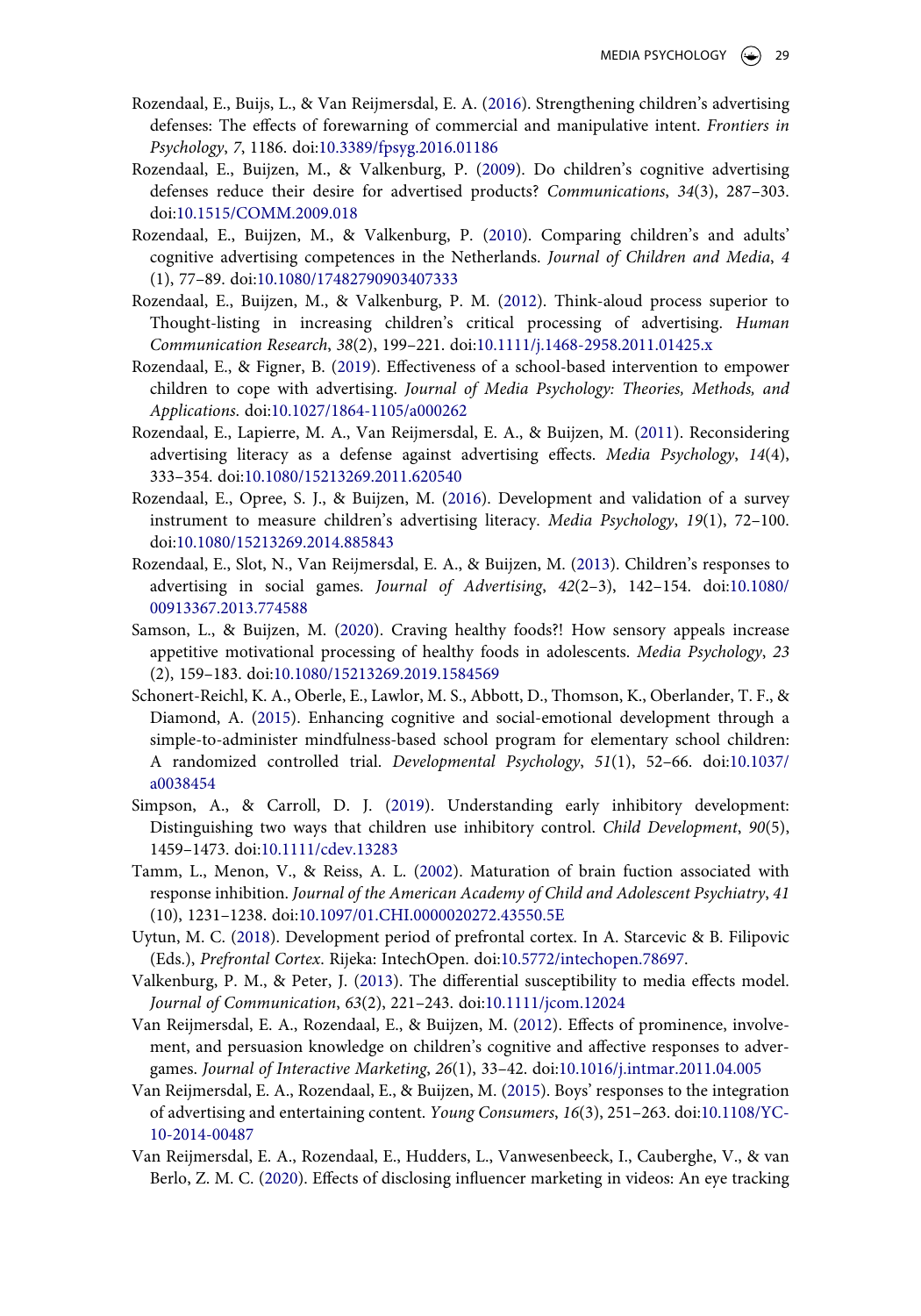30  $\left(\rightarrow\right)$  R. W. HOEK ET AL.

study among children in early adolescence. *Journal of Interactive Marketing*, *49*, 94–106. doi:[10.1016/j.intmar.2019.09.001](https://doi.org/10.1016/j.intmar.2019.09.001)

- <span id="page-30-2"></span>Vandeberg, L. ([2014\)](#page-2-12). *Impliciet meten is weten?* Amsterdam: Stichting Wetenschappelijk Onderzoek Commerciële Communicatie (SWOCC) editie 67.
- <span id="page-30-1"></span>Vandeberg, L., Wennekers, A. M., Murre, J. M. J., & Smit, E. G. ([2013,](#page-2-13) July). Implicit and explicit measures: What their dissociations reveal about the workings of advertising. *Advances in Advertising Research*, *IV*, 73–85. doi:[10.1007/978-3-658-02365-2](https://doi.org/10.1007/978-3-658-02365-2)
- <span id="page-30-3"></span>Vanwesenbeeck, I., Ponnet, K., & Walrave, M. [\(2017\)](#page-4-4). Young adolescents' advertising literacy and purchase intention in social network games: Influence of perspective taking and need for cognition. *Journal of Consumer Behaviour*, *16*(1), 23–33. doi:[10.1002/cb.1596](https://doi.org/10.1002/cb.1596)
- <span id="page-30-0"></span>Vanwesenbeeck, I., Walrave, M., & Ponnet, K. [\(2016](#page-2-14)). Young adolescents and advertising on social network games: A structural equation model of perceived parental media mediation, advertising literacy, and behavioral intention. *Journal of Advertising*, *45*(2), 183–197. doi:[10.1080/00913367.2015.1123125](https://doi.org/10.1080/00913367.2015.1123125)
- <span id="page-30-4"></span>Williams, B. R., Ponesse, J. S., Schachar, R. J., Logan, G. D., & Tannock, R. ([1999](#page-6-6)). Development of inhibitory control across the life span. *Developmental Psychology*, *35*(1), 205–213. doi:[10.1037/0012-1649.35.1.205](https://doi.org/10.1037/0012-1649.35.1.205)